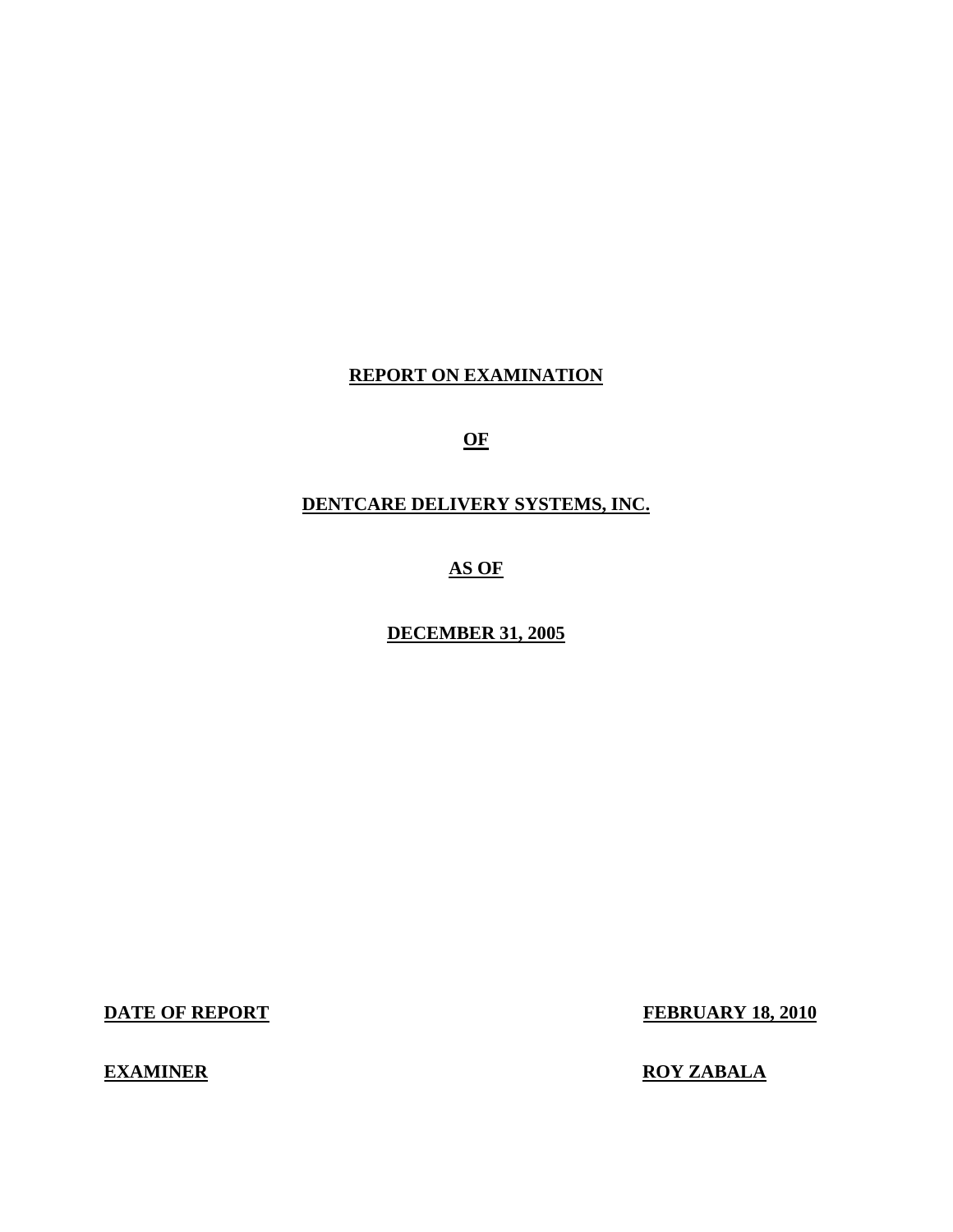# **TABLE OF CONTENTS**

# **ITEM NO. PAGE NO.**

| 1. | Scope of examination                                 | $\overline{2}$ |
|----|------------------------------------------------------|----------------|
| 2. | Description of Plan                                  | 3              |
|    | A. Management and controls                           | 3              |
|    | B. Territory and plan of operation                   | 6              |
|    | C. Service agreement                                 | $\overline{7}$ |
|    | D. Reinsurance                                       | $8\,$          |
|    | E. Section 1307 loan                                 | 9              |
|    | F. Significant operating ratios                      | 9              |
|    | G. Abandoned Property Law                            | 10             |
|    | H. Accounts and records                              | 11             |
| 3. | <b>Financial statements</b>                          | 16             |
|    | A. Balance sheet                                     | 16             |
|    | B. Underwriting and investment exhibit               | 18             |
| 4. | Claim reserves                                       | 19             |
| 5. | Market conduct                                       | 19             |
|    | A. Claims processing                                 | 20             |
|    | <b>B.</b> Prompt Pay Law                             | 23             |
|    | C. Explanation of benefits statements                | 24             |
|    | D. Underwriting, rating and issuance of policy forms | 26             |
|    | Out-of-network reimbursement option<br>Ε.            | 27             |
|    | Advertising<br>F.                                    | 28             |
|    | G. Record retention                                  | 29             |
| 6. | Compliance with prior report on examination          | 30             |
| 7. | Summary of comments and recommendations              | 36             |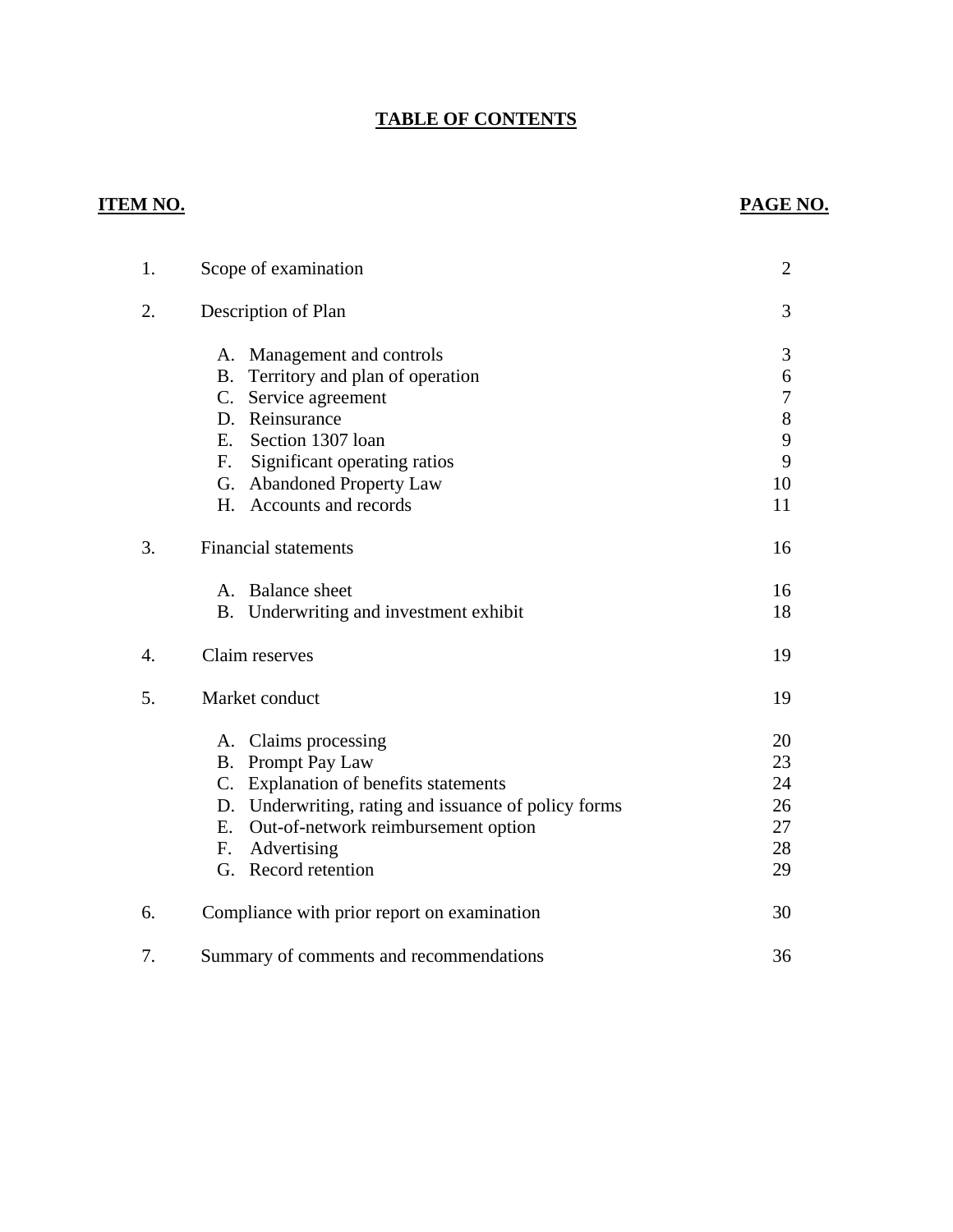

25 BEAVER STREET STATE OF NEW YORK INSURANCE DEPARTMENT NEW YORK, NEW YORK 10004

David A. Paterson James J. Wrynn Governor **Superintendent** Superintendent Superintendent Superintendent Superintendent Superintendent Superintendent

February 18, 2010

Honorable James J. Wrynn Superintendent of Insurance Albany, New York 12257

Sir:

Pursuant to the provisions of the New York Insurance Law, and acting in accordance with the instructions contained in Appointment Number 22483, dated March 10, 2006, attached hereto, I have made an examination into the condition and affairs of Dentcare Delivery Systems Inc., a not-for-profit health service corporation licensed pursuant to the provisions of Article 43 of the New York Insurance Law, as of December 31, 2005. The following report thereon is respectfully submitted.

The examination was conducted at the home office of Dentcare Delivery Systems, Inc., located at 333 Earle Ovington Boulevard, Uniondale, New York 11553.

Wherever the terms "the Plan" or "Dentcare" appear herein, without qualification, they should be understood to refer to Dentcare Delivery Systems, Inc.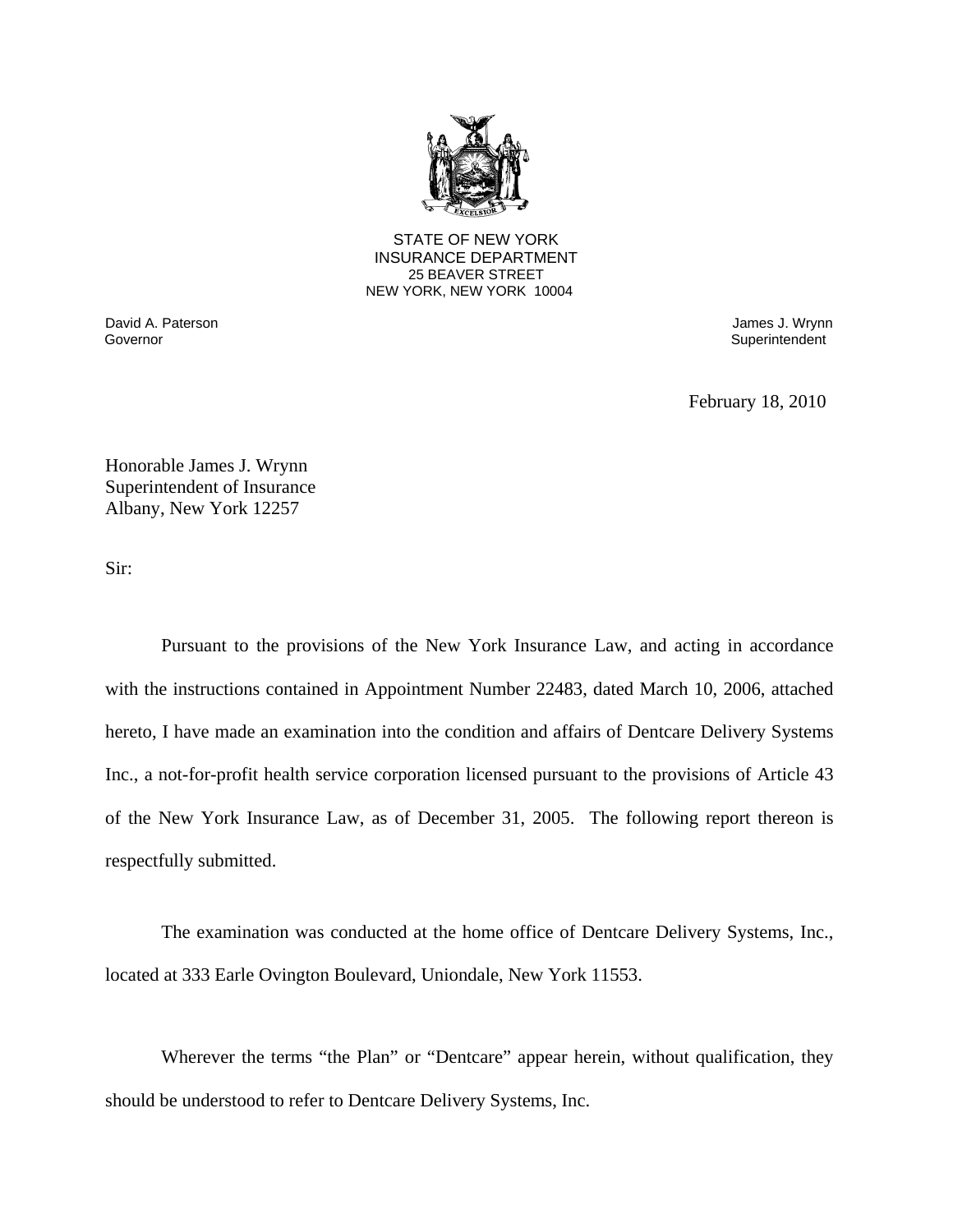#### 1. **SCOPE OF EXAMINATION**

<span id="page-3-0"></span>Dentcare Delivery Systems, Inc. was previously examined as of December 31, 2001. The current examination covered the four-year period from January 1, 2002 through December 31, 2005. Where deemed appropriate by the examiner, transactions occurring subsequent to December 31, 2005 were also reviewed.

The examination comprised a verification of assets and liabilities as of December 31, 2005, in accordance with Statutory Accounting Principles ("SAP"), as adopted by the Department, a review of income and disbursements deemed necessary to accomplish such verification, and to the extent considered appropriate, utilized work performed by the Plan's independent certified public accountants. A review or audit was also made of the following items as called for in the *Examiners Handbook of the National Association of Insurance Commissioners* ("NAIC"):

> History of the Plan Management and controls Corporate records Fidelity bonds and other insurance Territory and plan of operation Growth of the Plan Business in force Reinsurance Loss experience Accounts and records Market conduct activities

This report on examination is confined to financial statements and comments on those matters which involve departures from laws, regulations or rules, or which are deemed to require explanation or description.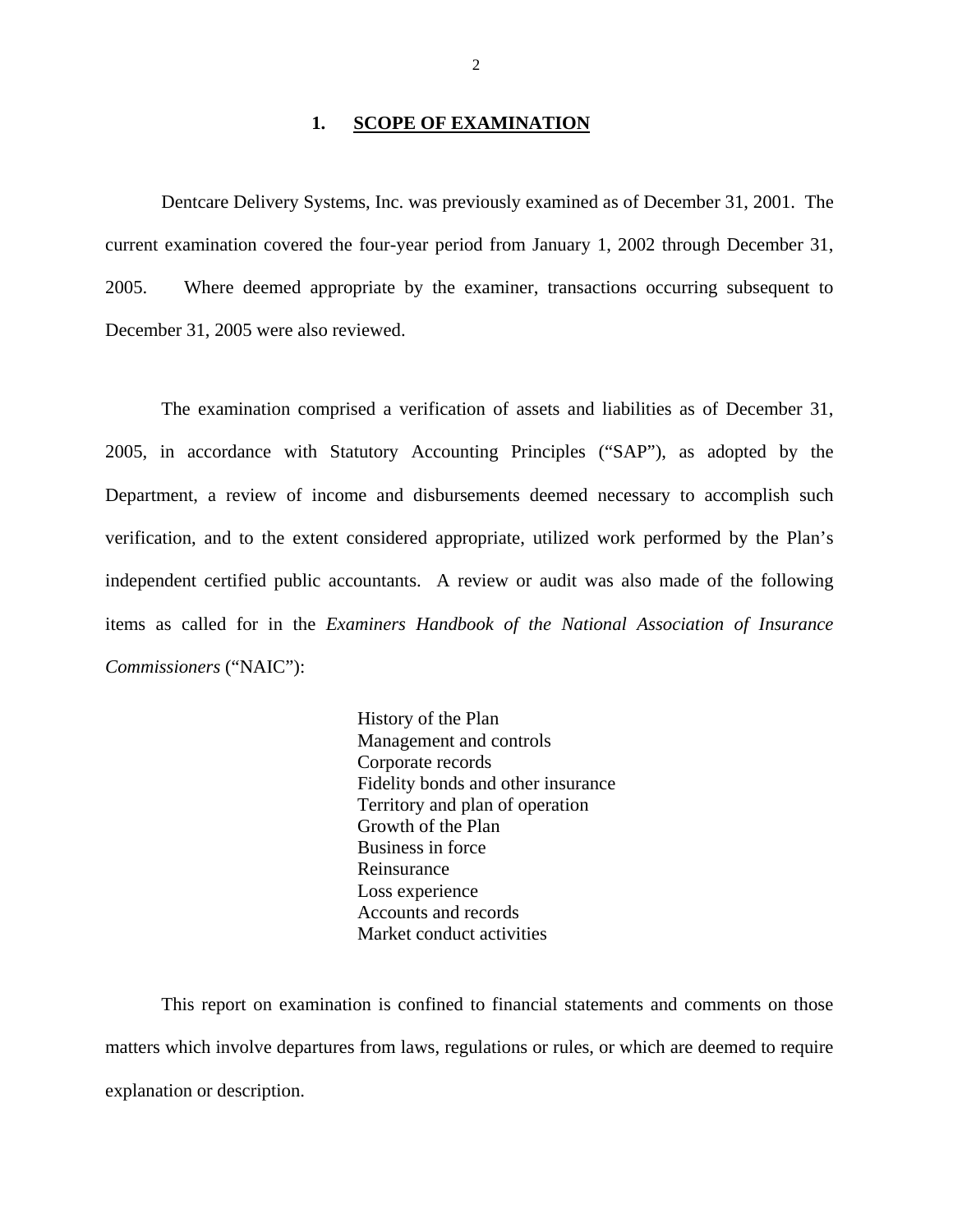#### **2. DESCRIPTION OF PLAN**

<span id="page-4-0"></span>Dentcare Delivery Systems, Inc. is a not-for-profit health service corporation licensed on December 1, 1978, pursuant to the provisions of Article 43 of the New York Insurance Law. Dentcare is licensed to operate in all New York State counties and writes only dental insurance.

 be reimbursed according to percentages of "usual, customary and reasonable" charges. Managed care contracts are on a prepaid (capitated) basis. Dentcare provides dental benefits through a network of participating general dentists and specialists. The Plan offers traditional fee-for-service dental plans, as well as managed care contracts. The fee-for-service dental plans can be based on a fixed schedule of benefits or can

#### A. Management and Controls

The principal officers of Dentcare as of December 31, 2005 were as follows:

| Name               | Title     |
|--------------------|-----------|
| Glenn J. Sobel     | President |
| Nicole Mastantuono | Secretary |
| Mary Jean Kelly    | Treasurer |

Pursuant to the Plan's charter and by-laws, management of the Plan is to be vested in a board of directors consisting of no less than three, and no more than twelve members, which may from time to time be increased or decreased by resolution of the board.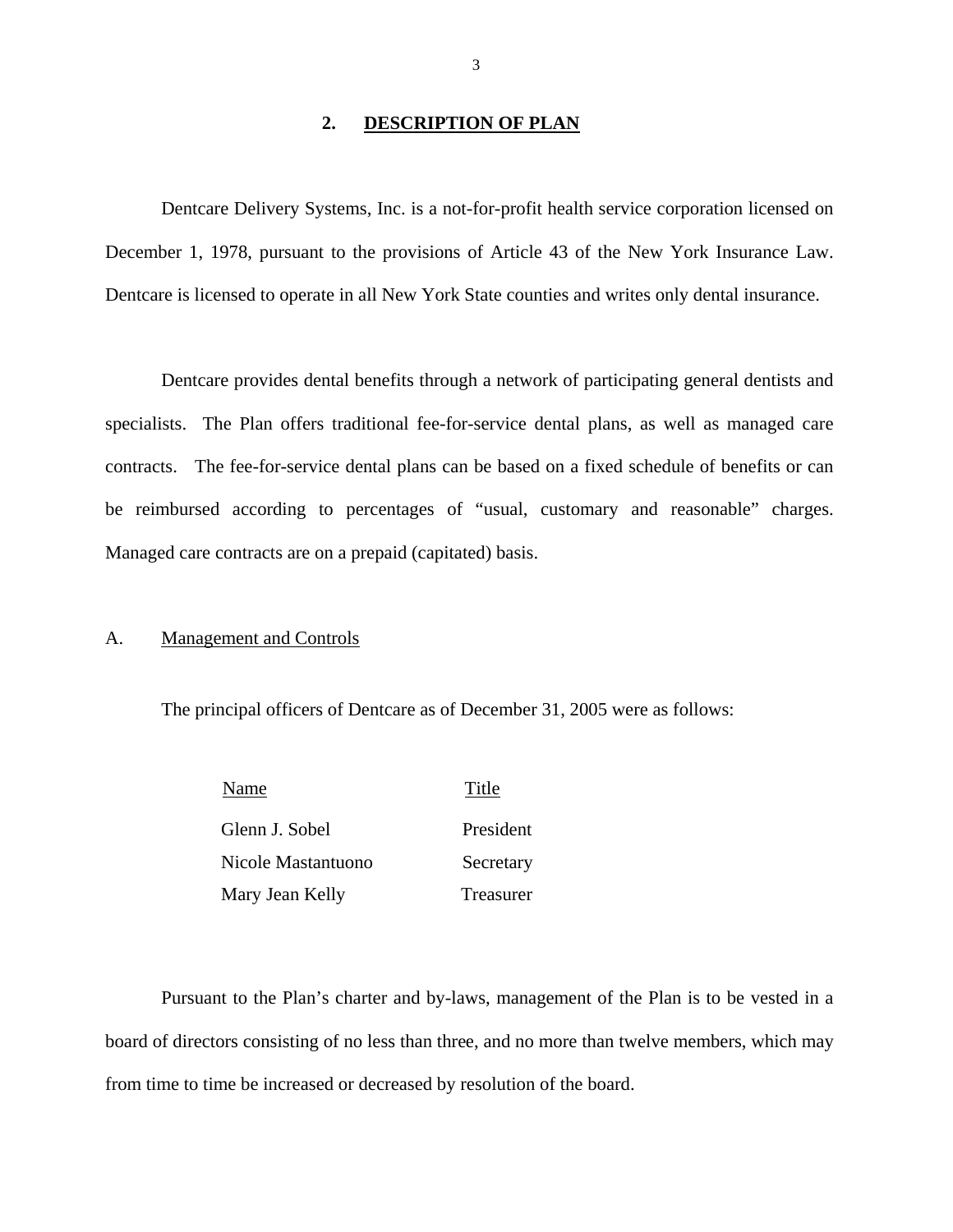The board of directors was comprised of the following five members as of December 31, 2005:

| Name and Residence                    | <b>Principal Business Affiliation</b>                                                             |
|---------------------------------------|---------------------------------------------------------------------------------------------------|
| Susannah Cort                         | Senior Medical Product Leader,                                                                    |
| Bayside, NY                           | Adventis Pharmaceuticals                                                                          |
| Elyse Greenfield                      | Director of Public Relations,                                                                     |
| New York, NY                          | NYU College of Dentistry                                                                          |
| Johnnie Lee Harris<br>Kew Gardens, NY | Supervisor, Fraud Investigator and<br>Security – New York City<br>Department of Homeless Services |
| Michael Korngold<br>Searingtown, NY   | Practicing Dentist,<br>Dentcare Delivery Systems, Inc.,<br>Panel Provider                         |
| Nicole Mastantuono                    | Office Manager,                                                                                   |
| Cedarhurst, NY                        | Valley Stream Dental Association, Inc.                                                            |

In accordance with its by-laws, the regular meetings of the Plan's board of directors are held four times a year, including an annual meeting at the first regular meeting of the calendar year. Additionally, the board may hold special meetings as desired. The board of directors of Dentcare met seventeen (17) times during the examination period of January 1, 2002 through December 31, 2005. A review of the minutes of the board of directors' meetings held during the examination period indicated that board meetings were generally well attended.

Section 1411(a) of the New York Insurance Law states:

"No domestic insurer shall make any loan or investment, except as provided in subsection (h) hereof, unless authorized or approved by its board of directors or a committee thereof responsible for supervising or making such investment or loan. The committee's minutes shall be recorded and a report submitted to the board of directors at its next meeting."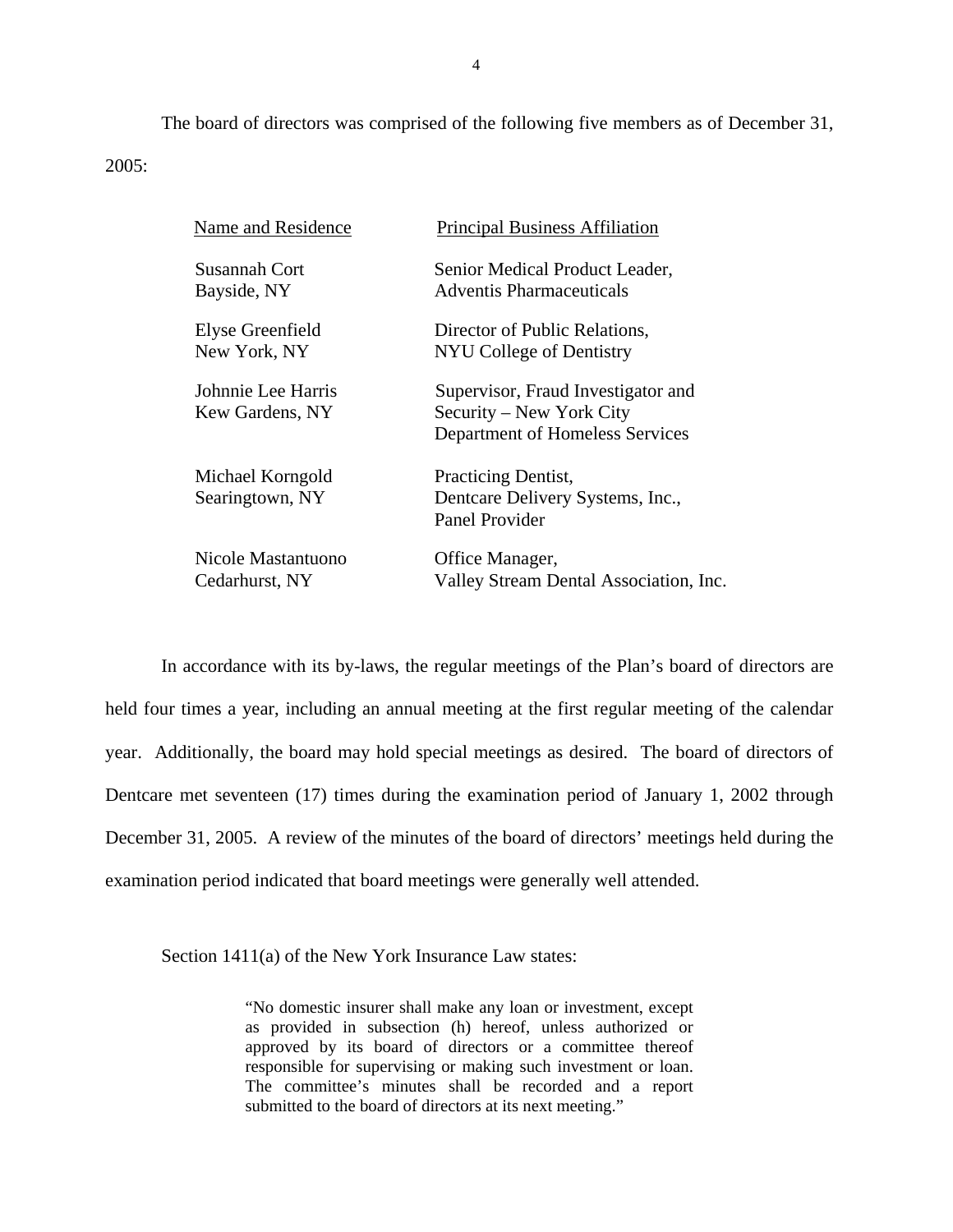A review of the minutes of the Plan's board of directors' meetings held during the examination period revealed that neither the board members nor a committee of the board were involved in the approval process of Dentcare's investments and that investment reports were not provided to the board as required by Section 1411(a) of the New York Insurance Law.

It is recommended that the Plan comply with the provisions stated in Section 1411(a) of the New York Insurance Law by having its board or appropriate committee authorize or approve all of its investments.

Further, the Plan was unable to provide written investment guidelines to the examiner for the period under examination. The examiner did not uncover any investments made by the Plan during the examination period that were not permitted by the New York Insurance Law. However, it is recommended that the Plan establish written investment guidelines to be used when purchasing or disposing of investments.

Subsequent to the examination period, the Plan's board of directors established and approved investment guidelines.

Department Circular Letter No. 9 (1999), dated May 25, 1999, "Adoption of Procedure Manuals", was issued to Article 43 Corporations, Public Health Law Article 44 Health Maintenance Organizations and insurers licensed to write health insurance in New York State.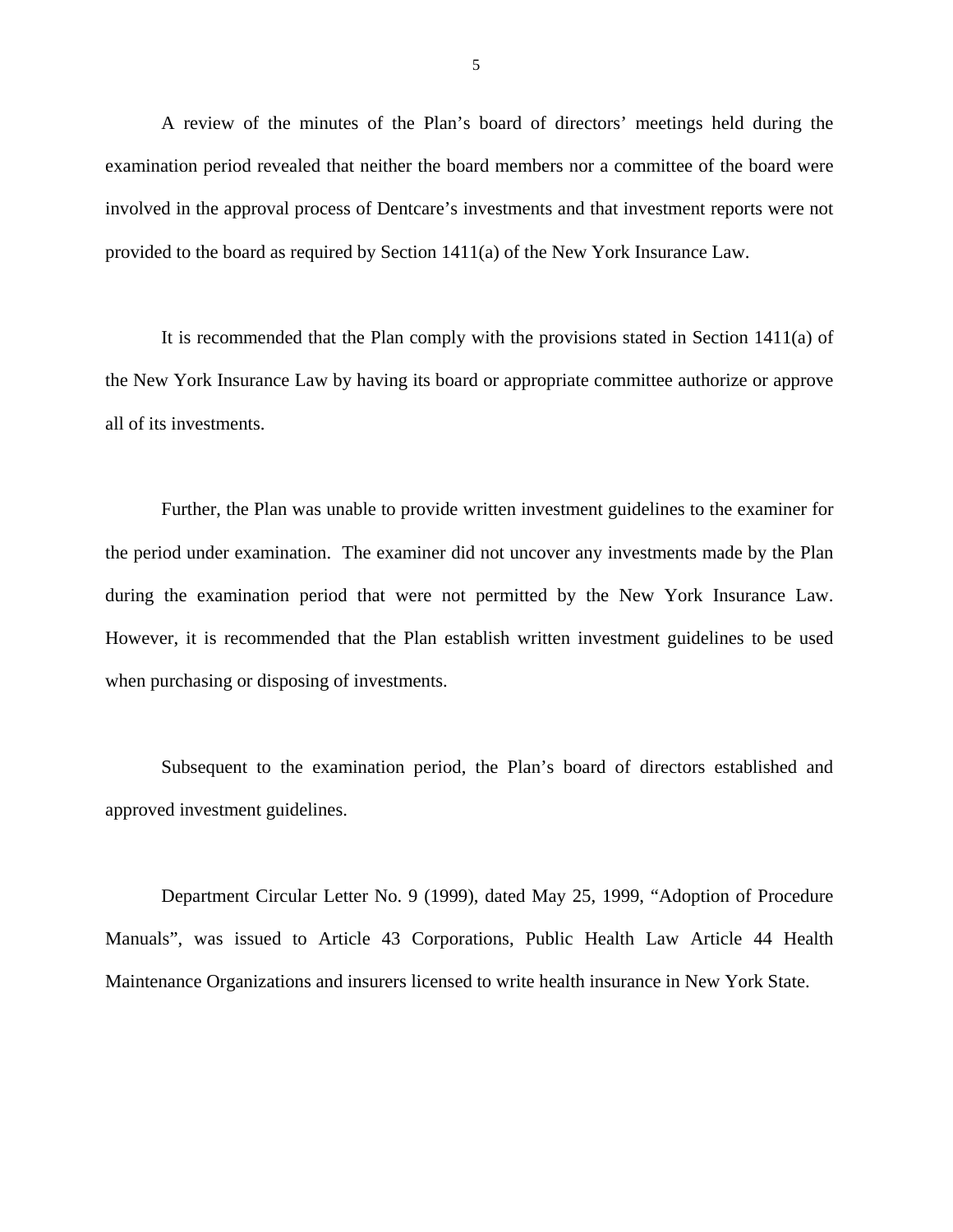<span id="page-7-0"></span>Department Circular Letter No. 9 (1999) states in part:

"It is recommended that the board obtain the following certifications annually: (i) from either the company's director of internal audit or independent CPA that the responsible officers have implemented the procedures adopted by the board, and (ii) from the company's general counsel a statement that the company's current claims adjudication procedures, including those set forth in the current claims manual, are in accordance with applicable statutes, rules and regulations…

Of equal importance is the adoption of written procedures to enable the board to assure itself that the company's operations in other key areas are being conducted in accordance with applicable statutes, rules and regulations…"

Circular Letter No. 9 (1999) recommends that the board obtain a certification annually: (i) from either the Plan director of internal audit or independent CPA that the responsible officers have implemented the procedures adopted by the board, and (ii) from the Plan's general counsel, a statement that the Plan's current claims adjudication procedures, including those set forth in the current claims manual, are in accordance with applicable statutes, rules and regulations. The

Plan failed to comply with these requirements of the abovementioned Circular Letter.

It is recommended that the Plan comply with Circular Letter No. 9 (1999) by obtaining the required annual certifications.

#### B. Territory and Plan of Operation

Dentcare is licensed to write business in all counties of New York State and only writes dental insurance. The Plan's primary service area consists of the greater New York metropolitan area.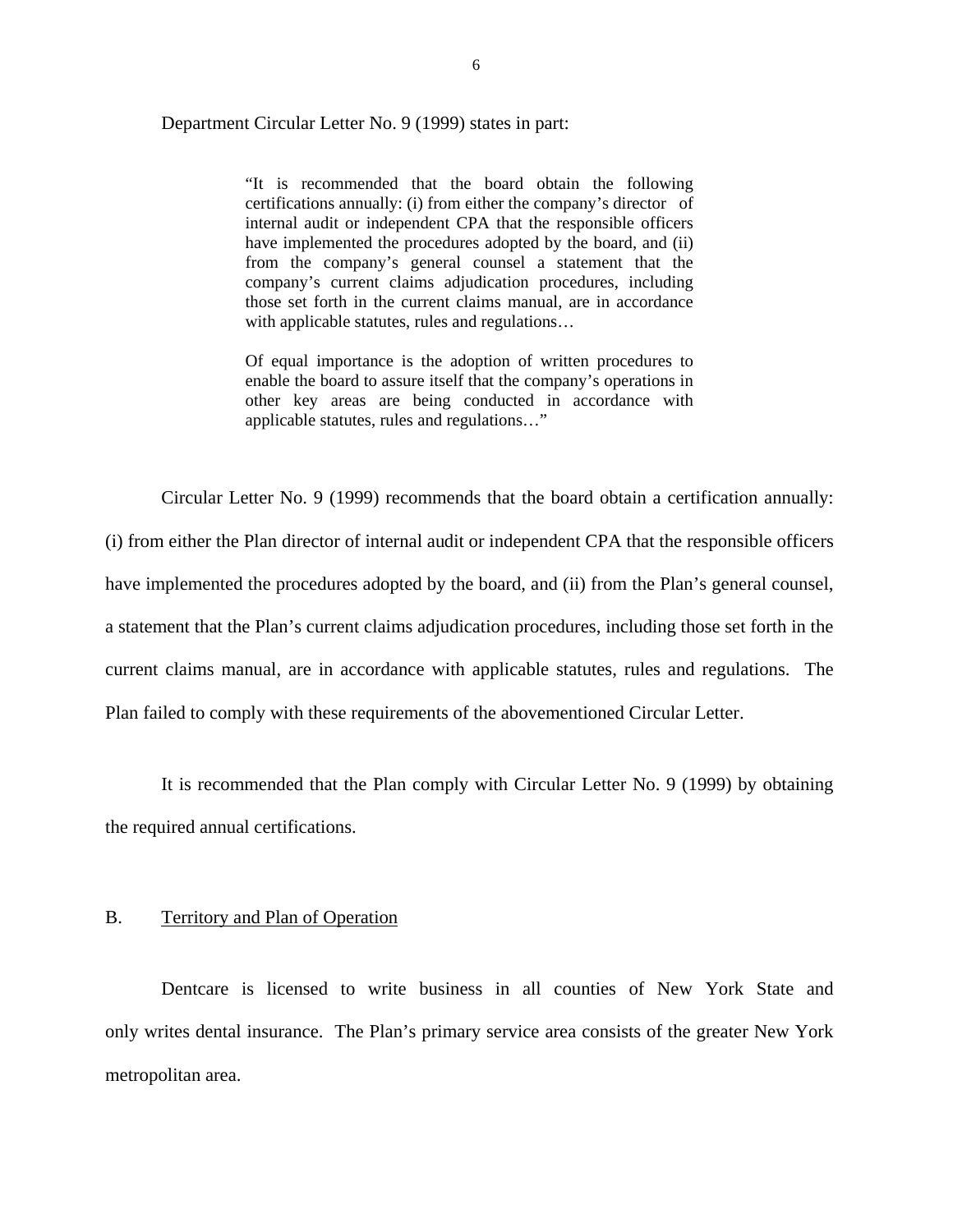The Plan's written premiums and enrollment for the four-year examination period were as follows:

| Calendar Year | <b>Written Premiums</b> | Enrollment |
|---------------|-------------------------|------------|
|               |                         |            |
|               |                         |            |
| 2002          | \$53,436,962            | 415,604    |
|               |                         |            |
| 2003          | \$49,852,315            | 373,725    |
| 2004          | \$53,967,356            | 368,361    |
|               |                         |            |
| 2005          | \$54,204,464            | 365,726    |

#### C. Service Agreement

A service agreement, effective August 25, 1994, was entered into between Dentcare and Healthplex, Inc. Healthplex, Inc. ("Healthplex") was formed as a publicly traded company in 1984 to provide services as a third party administrator ("TPA") for various dental programs. In 2000, Healthplex was converted from a public company to a privately held company. Under the terms of the service agreement, Healthplex is compensated for services such as marketing, claims processing, electronic data processing, quality control and actuarial services it performs for Dentcare. The service agreement was approved by this Department.

During the review of the service agreement between Dentcare and Healthplex, the examiner observed the following:

> • The service agreement contains a clause that requires the fees to be the lesser of two methods, subject to a maximum of fifteen percent (15%) of Dentcare's premiums (Dentcare's statutory expense limit). For every year during the examination period the actual expenses incurred by Healthplex, on behalf of Dentcare, exceeded the 15% cap.

This action causes the operating results of Dentcare to be distorted, as its expenses are shown at a lower amount than actually incurred on its behalf.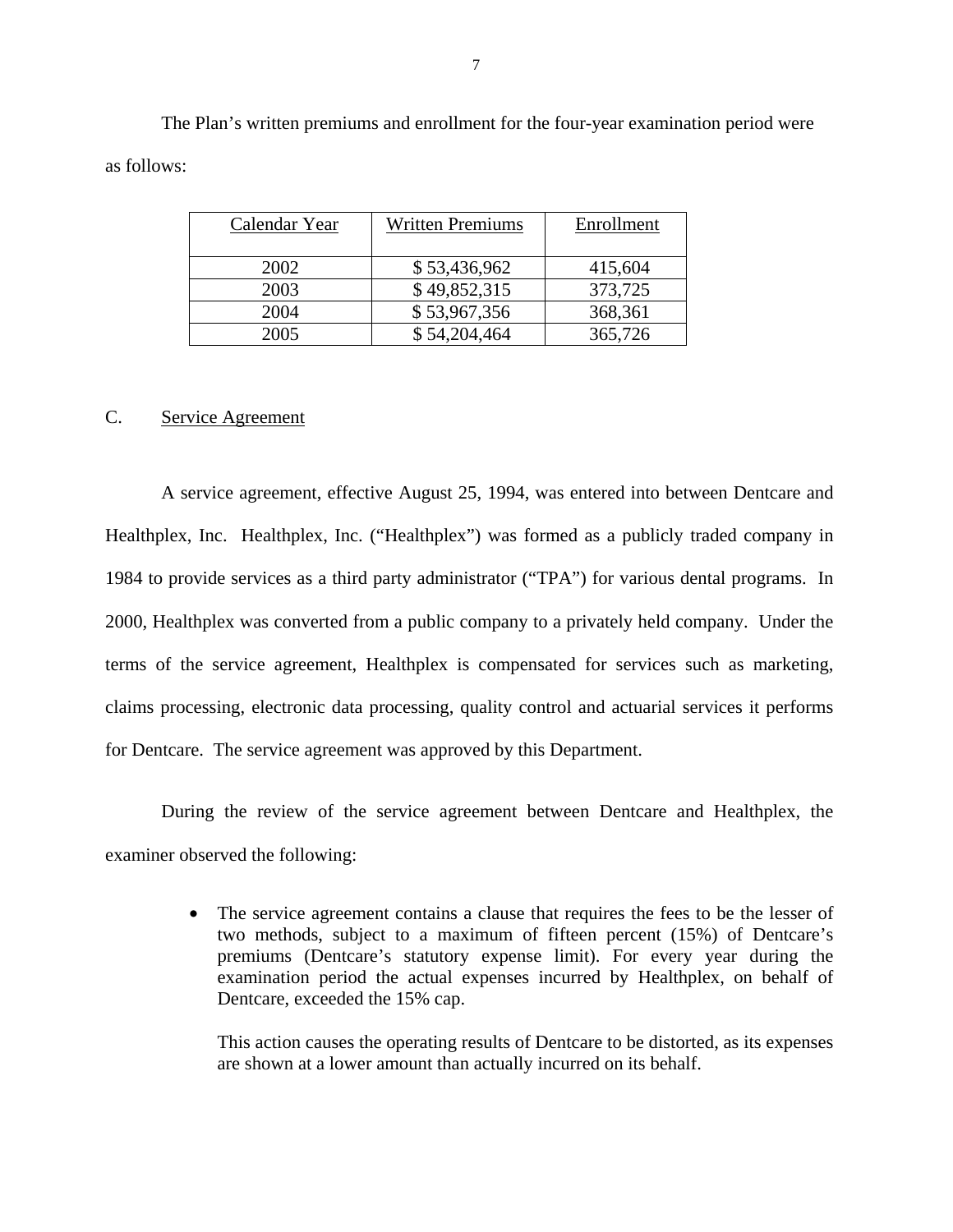<span id="page-9-0"></span>• The management of Dentcare did not complete an analysis of the terms of the service agreement. Further, there is no evidence that Dentcare's management solicited bids from other companies, to determine if another entity could perform the same services as Healthplex, at a lower cost.

It is recommended that the aforementioned waiver of expenses be referenced in the notes to Dentcare's financial statements.

It is recommended that Dentcare annually provide the Department with an accounting of total compensation paid to Healthplex for each calendar year and a copy of the compensation calculations received from Healthplex pursuant to Exhibit I of the Service Agreement.

It is recommended that Dentcare's management perform a detailed analysis of its agreement with Healthplex and consider the solicitation of other entities that can perform the same services as Healthplex. The results of this analysis should be shared with Dentcare's board, and discussions and decisions regarding this matter should be detailed in the minutes of Dentcare's board meeting(s). Further, all documentation provided to the board should be appended to the minutes of the applicable board meetings.

#### D. Reinsurance

The Plan neither assumed nor ceded any business during the examination period. This is consistent with the prior examination period.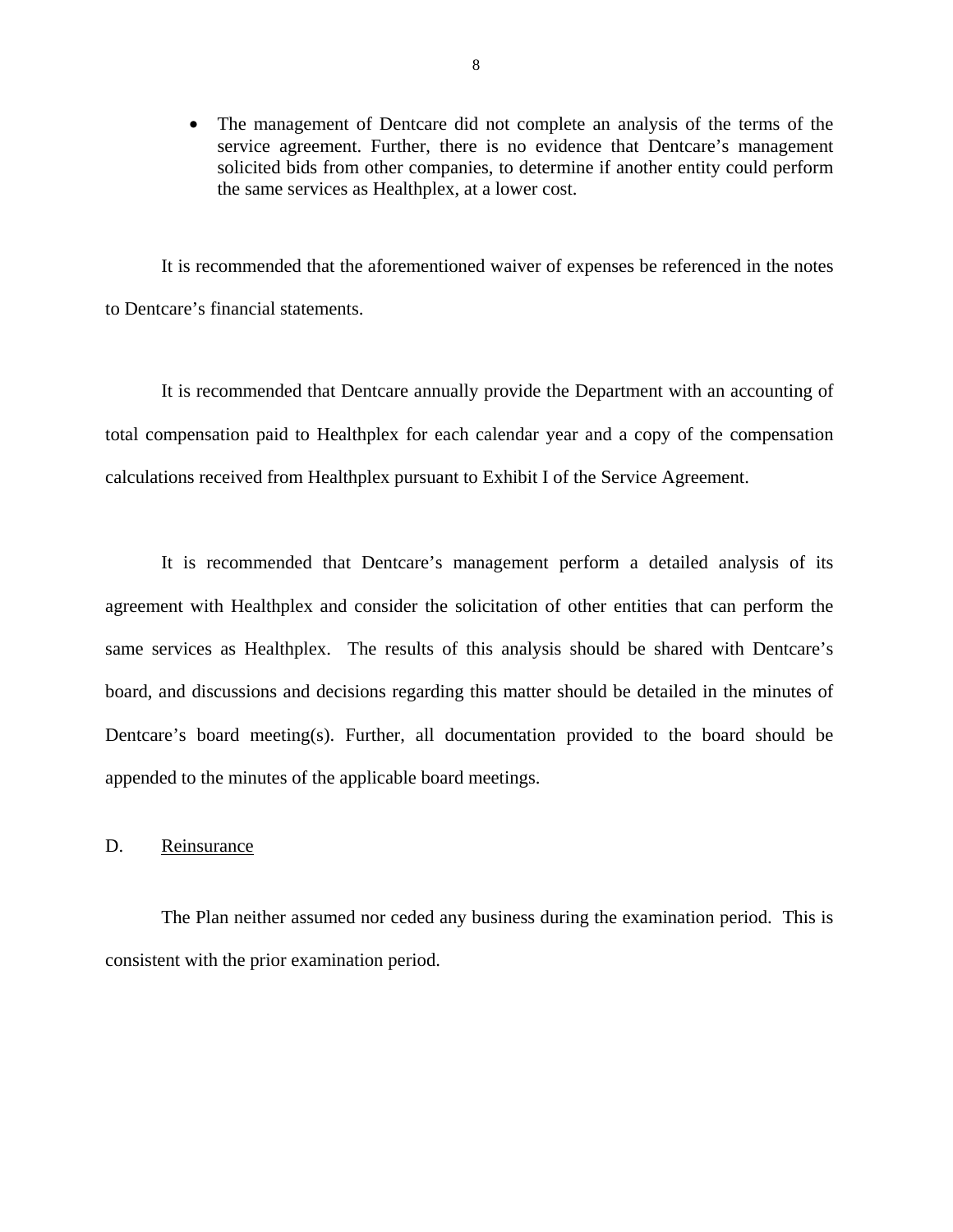#### Section 1307 Loan

E. Section 1307 Loan<br>As of December 31, 2005, the Plan reported \$925,000 as segregated surplus under the caption, "Section 1307 loans", in its filed annual statement. This item represents amounts borrowed from Healthplex, Inc., pursuant to the provisions of Section 1307(a) of the New York Insurance Law ("Contingent Liability for Borrowings"). This loan agreement was submitted to and approved by the Superintendent of Insurance pursuant to the provisions of Section 1307(d) of the New York Insurance Law.

Subsequent to the examination date, on November 22, 2006, the Superintendent of Insurance granted permission for Dentcare to repay principal, in the amount of \$300,000 and interest accrued in the amount of \$55,899 to Healthplex, Inc. These amounts were for part of the principal and interest accrued thereof, through September 30, 2006. Further, in December 2008, with the permission of the Superintendent of Insurance, Dentcare made a payment of \$682,439 to Healthplex, Inc., consisting of the remaining \$625,000 of principal, and interest accrued through December 2, 2008, in the amount of \$57,439.

#### F. Significant Operating Ratios

The underwriting ratios presented below are on an earned-incurred basis and encompass the period covered by this examination:

|                                          | <b>Amounts</b>    | Ratios |
|------------------------------------------|-------------------|--------|
| Claims incurred                          | \$181,686,036     | 84.58% |
| Claims adjustment expenses incurred      | 807,465           | .38%   |
| General administrative expenses incurred | 31,394,262        | 14.62% |
| Net underwriting gain                    | 910,458           | .42%   |
| Premiums earned                          | 798 221<br>\$214. | 100%   |

9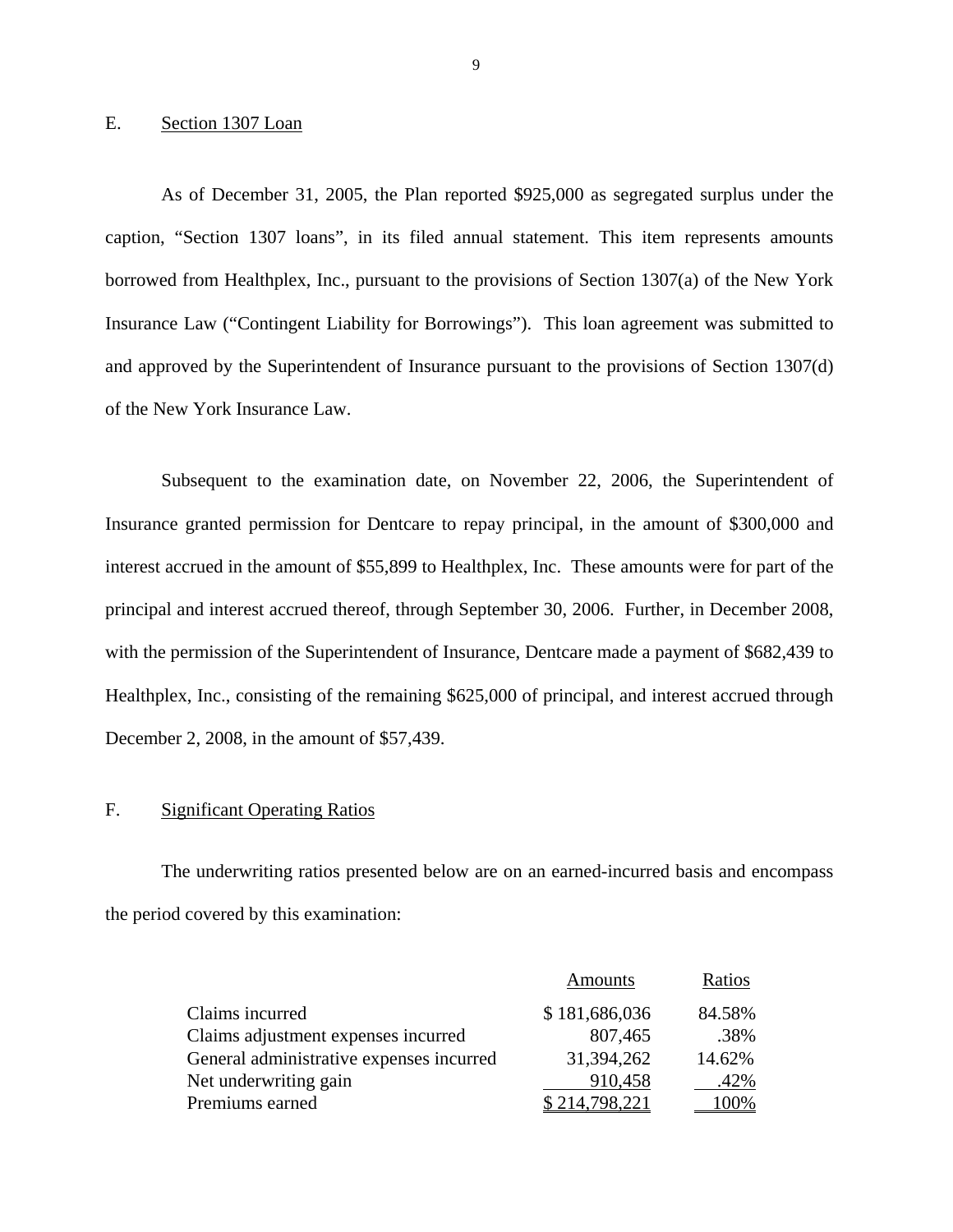#### <span id="page-11-0"></span>G. Abandoned Property Law

Section 1316 of the New York Abandoned Property Law states in part:

"…Any amount issued and payable… to a resident of this state on or because of a policy of insurance other than life insurance… shall be deemed abandoned property if unclaimed for three years by the person entitled thereto…. such abandoned property shall be reported to the comptroller annually on or before the first day of April…"

The Plan's abandoned property reports for the period under examination were reviewed to ascertain compliance with the filing requirements of Section 1316 of the New York Abandoned Property Law. It was noted that the abandoned property reports for the period ending December 31, 2000 and December 31, 2001, due on or before April  $1<sup>st</sup>$  2004 and April  $1<sup>st</sup>$ 2005, respectively, were not submitted until after their due dates.

In addition, the Plan did not file an abandoned property report with the Office of the New York State Comptroller for calendar year 1999 (2002 filing). The Plan stated that it did not have any funds to remit to the State Comptroller's Office under Section 1316 of the Abandoned Property Law during the aforementioned period of time. Nevertheless, insurance companies which neither hold nor owe abandoned property are still required to submit abandoned property reports pursuant to the provisions of Section 1316 of the New York Abandoned Property Law.

Furthermore, the Plan also failed to publish a list of names and last known addresses of persons appearing to be entitled to abandoned funds for the periods ending December 31, 2001 (2004 filing) and December 31, 2000 (2003 filing), in accordance with Section 1316 of the New York Abandoned Property Law.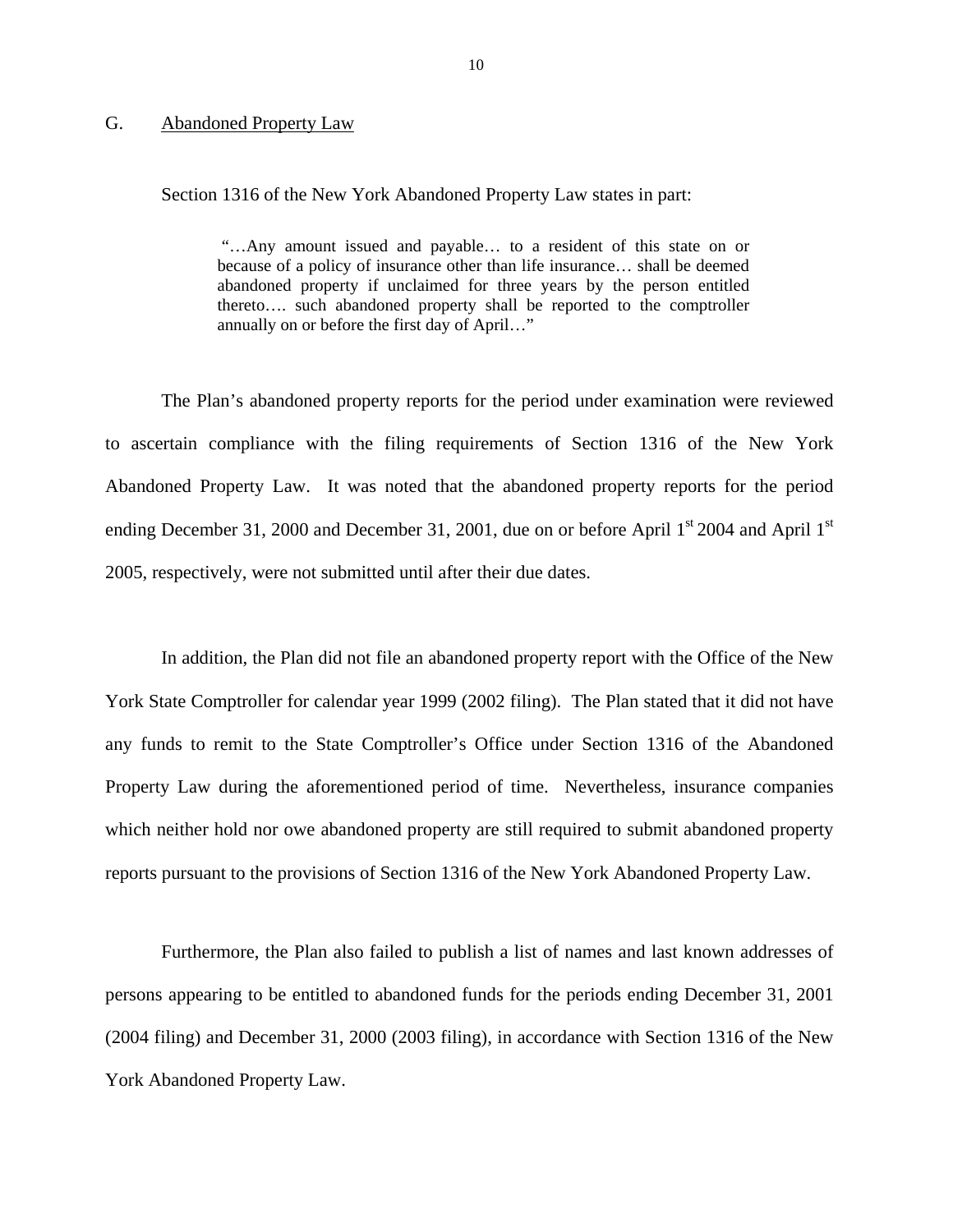<span id="page-12-0"></span>It is recommended that the Plan comply with the requirements of Section 1316 of the New York Abandoned Property Law and file the requisite annual abandoned property reports with the Office of the New York State Comptroller in a timely manner.

It is also recommended that the Plan annually publish a list of names and last known addresses of persons appearing to be entitled to the abandoned cash amounts, if required under Section 1316 of the New York Abandon Property Law. It is further recommended that the Plan provide proof of such filing with the Office of the State Comptroller, as per the requirements of Section 1316 of the New York Abandoned Property Law.

#### H. Accounts and Records

During the course of the examination, it was noted that the Plan's treatment of certain items was not in accordance with certain Statements of Statutory Accounting Principles or the NAIC Annual Statement Instructions. A description of such items is as follows:

1. Paragraph 6 of Statement of Statutory Accounting Principles ("SSAP") No. 26 states:

"Amortization of bond premium or discount shall be calculated using the scientific (constant yield) interest method taking into consideration specified interest and principal provisions over the life of the bond. Bonds containing call provisions (where the issue can be called away from the reporting entity at the issuer's discretion) shall be amortized to the call or maturity value/date which produces the lowest asset value (yield to worst)."

A review of the Plan's Schedule D – Part 1 ("Bonds Owned December 31, at Book/Adjusted Carrying Values") revealed that the Plan applied the "straight line method" for the valuation of its bonds, rather than the "scientific" (constant yield) interest method required by SSAP No. 26.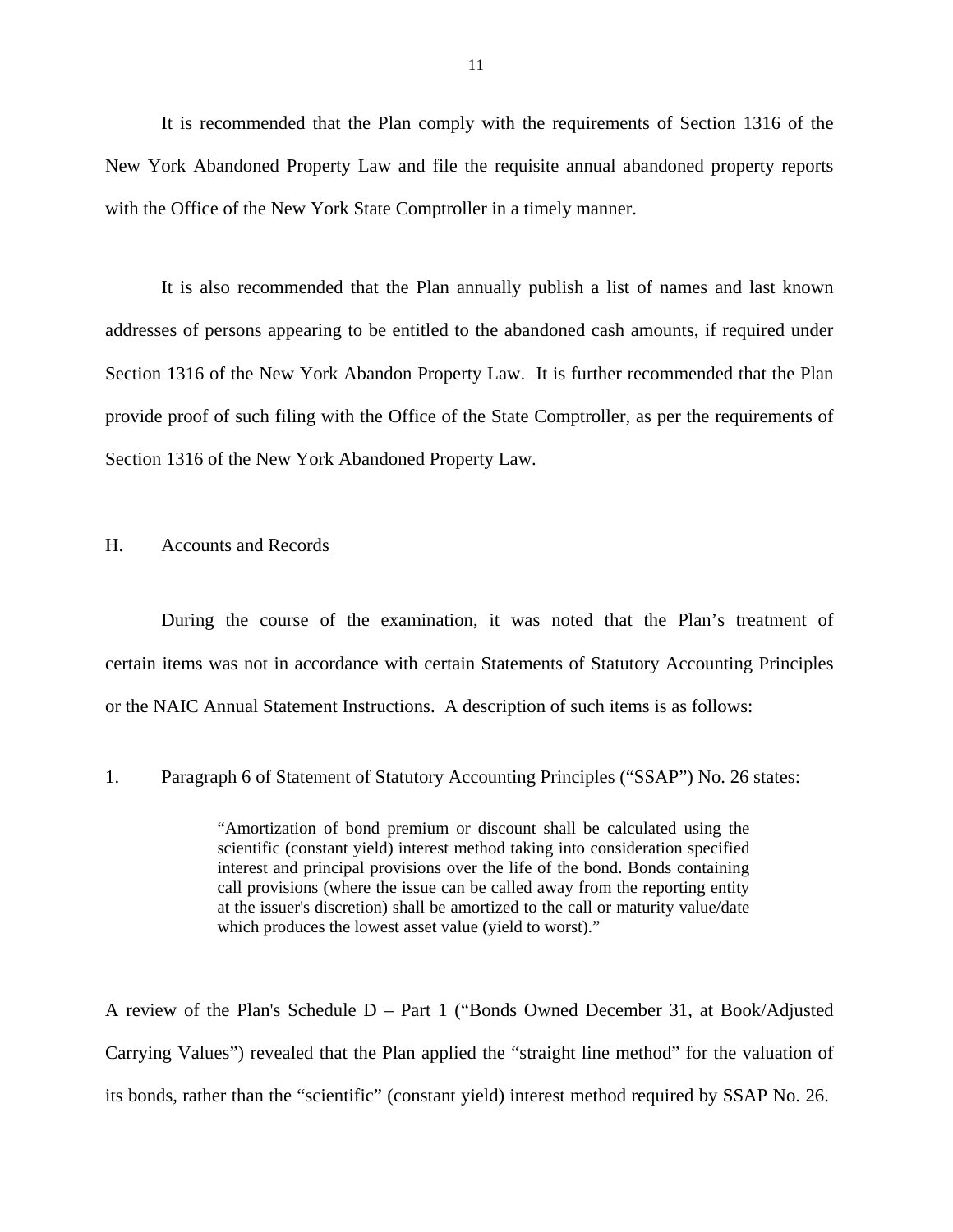The amount of the amortization variance was immaterial and no change was made to the financial statements herein.

It is recommended that the Plan comply with the amortization methodology required by Paragraph 6 of SSAP No. 26 when calculating the carrying value of its bonds.

2. Paragraph 9(a) of Statement of Statutory Accounting Principles ("SSAP") No. 6 states:

"9. Nonadmitted amounts are determined as follows:

 shall be non-admitted. If an installment premium is over ninety days due, the a. Uncollected Premium - To the extent that there is no related unearned premium, any uncollected premium balances which are over ninety days due amount over ninety days due plus all future installments that have been recorded on that policy shall be non-admitted."

A review of the Plan's aged premiums receivable balances revealed that the Plan failed to classify a portion of the receivables that were over ninety (90) days past due as a "non-admitted asset". The amount overdue was deemed immaterial by the examiner and no change was made to the financial statements herein.

It is recommended that the Plan report all premiums receivable over ninety (90) days past due as a non-admitted asset, as required by Paragraph 9(a) of SSAP No. 6.

- 3. It was noted that Dentcare failed to exercise due care when filing its 2005 Annual Statement and New York Supplement. The following errors were noted by the examiner:
	- The Plan incorrectly reported negative balances in its Schedule M Grievances and Utilization Appeals (2005 NY Supplement, page NY 14, line 7, columns 1 and 2).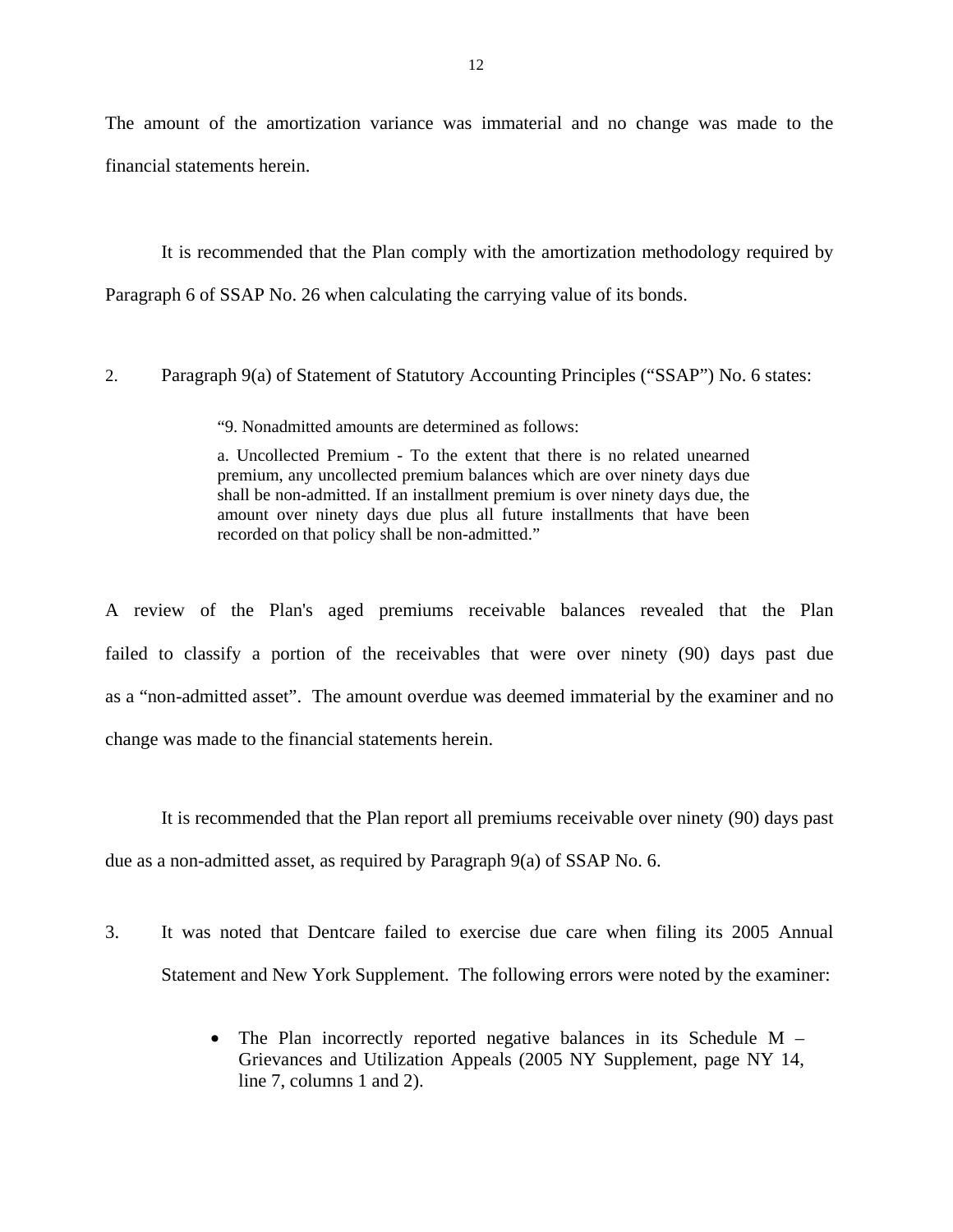Subsequent to the examination date, the Plan submitted a revised Schedule M to the Department.

• The total claim count of 15,726 in Schedule H (NY) Section  $1 - \text{Again}$ Analysis of Claims Unpaid (2005 NY Supplement, page, NY 7, line 4, column 11) was incorrectly stated.

Subsequent to the examination date, the Plan submitted a revised Schedule H (NY) Section 1 to the Department.

- The total of Exhibit NY6D "Dental Claims Incurred by Year by Enrollment Classification" (2005 NY Supplement, page NY 36, line 5, column 1) did not equal the total of Exhibit NY6G – "All Lines Recapitulation, Claims Incurred During Year by Enrollment Classification" (2005 NY Supplement, page NY 39, line 5, column 1).
- The Note on page 3 of the 2005 Annual Statement should state, "No liability appears in the balance sheet for a loan in the amount of \$925,000 and accrued interest in the amount of \$28,152." Further, the footnote should be shown at the bottom of the balance sheet in accordance with the requirements of Section 1307(c) of the New York Insurance Law.

It is recommended that the Plan exercise due care when preparing its Annual Statements

and New York Supplement filings with this Department.

4. Section 89.2(b) of Department Regulation No. 118 (11 NYCRR 89.2) – "Requirement for

independent certified public accountant", states in part:

"Every insurer subject to this Part shall retain an independent Certified Public Accountant (CPA)… Such contract must specify that…

(b) any determination by the CPA that the insurer has materially misstated its financial condition as reported to the superintendent or that the insurer does not meet minimum capital or surplus to policyholder requirements set forth in the Insurance Law shall be given by the CPA, in writing, to the superintendent within 15 calendar days..."

A review of the Plan's contract with its independent certified public accountant revealed that the contract was not in compliance with Section 89.2(b) of Department Regulation 118, since it did not specify that the independent certified public accountant would notify the superintendent, in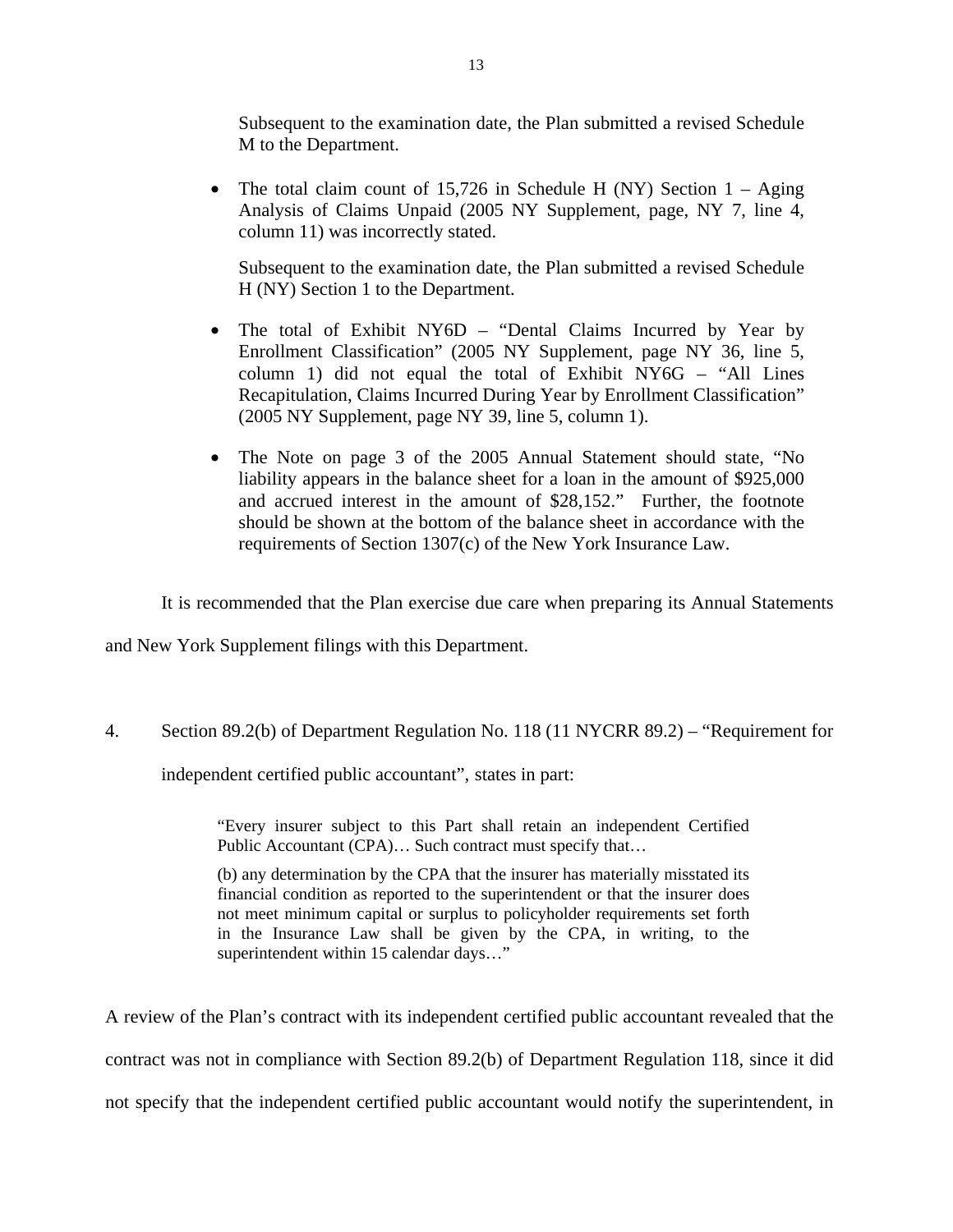writing, within fifteen calendar days of identifying any material misstatement(s) of the insurer's financial condition, or if the insurer did not meet the minimum capital or surplus to policyholders requirements. It is essential that the Department obtain the above information to monitor and determine the financial impact of any (potential) material issues concerning the Plan.

It is recommended that the Plan revise its contract with its independent certified public accountant to include the language as set forth in Section 89.2(b) of Department Regulation 118.

5. The Plan allocated all expenses paid to Healthplex in connection with their services agreement (detailed in Section 2C of this report) on line 14 ("Outsourced services including EDP, claims, and other services") of "Part 3 – Analysis of Expenses" of the Underwriting and Investment ("U&I") Exhibit contained in its 2005 filed annual statement. The examiner's analysis of these expenses revealed that Dentcare did not comply with the NAIC Annual Statement Instructions for this Exhibit.

The NAIC Annual Statement Instructions for the preparation of Part 3 – Analysis of Expenses of the Underwriting and Investment Exhibit states:

> "A reporting entity that pays any non-affiliated entity (including a managing general agent) for the management, administration, or service of all or part of its business or operations shall allocate these costs to the appropriate expense classification items as follows:

> a. If the total payments for claims handling or adjustment services equals or exceeds 10 percent of the "Total Claim Adjustment Expenses Incurred", allocate these costs to the appropriate expense classification items as if these costs had been borne directly by the reporting entity.

> b. Allocate payments for services other than claims handling or adjustment services to the appropriate expense classifications as if these costs had been borne directly by the company, if the total of such fees paid to the nonaffiliate(s) equals or exceeds 10 percent of Column 3, Line 26. If the total is less than 10 percent, the company may report the payments on Line 14."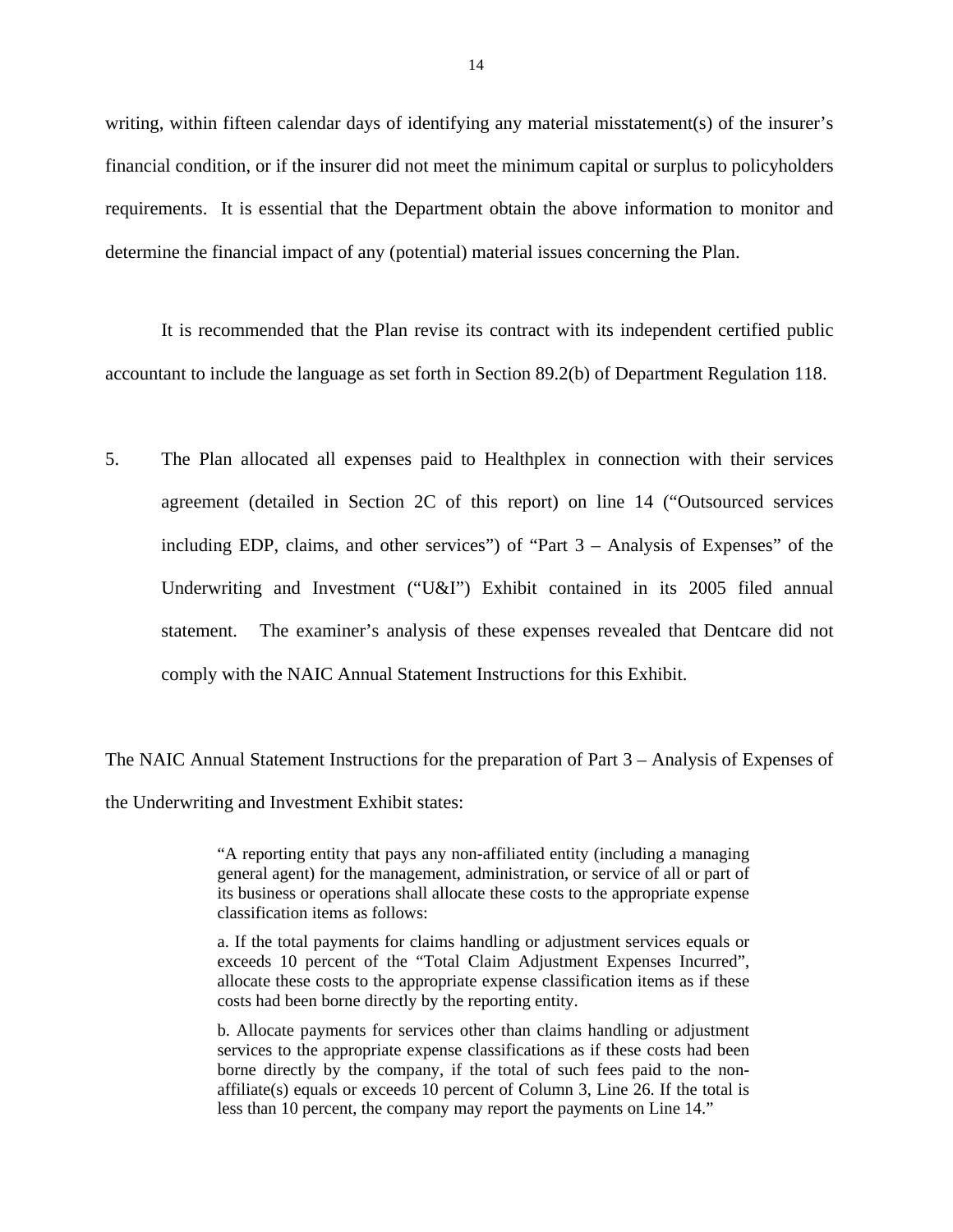The Plan recorded all expenses paid to Healthplex in connection with services it provided to Dentcare on line 14 ("Outsourced services including EDP, claims, and other services") of Part 3 of the U&I Exhibit in its filed 2005 annual statement. The examiner determined that the expense amounts paid exceeded the ten percent (10%) thresholds noted above and therefore should have been allocated to the appropriate expense classification. Therefore, the Plan failed to comply with the NAIC Annual Statement Instructions with regard to the preparation of "Part 3 – Analysis of Expenses", of the Underwriting and Investment Exhibit contained in its 2005 annual statement.

 Instructions. It is recommended that Dentcare complete "Part 3 – Analysis of Expenses" of its Underwriting and Investment Exhibit in accordance with the NAIC Annual Statement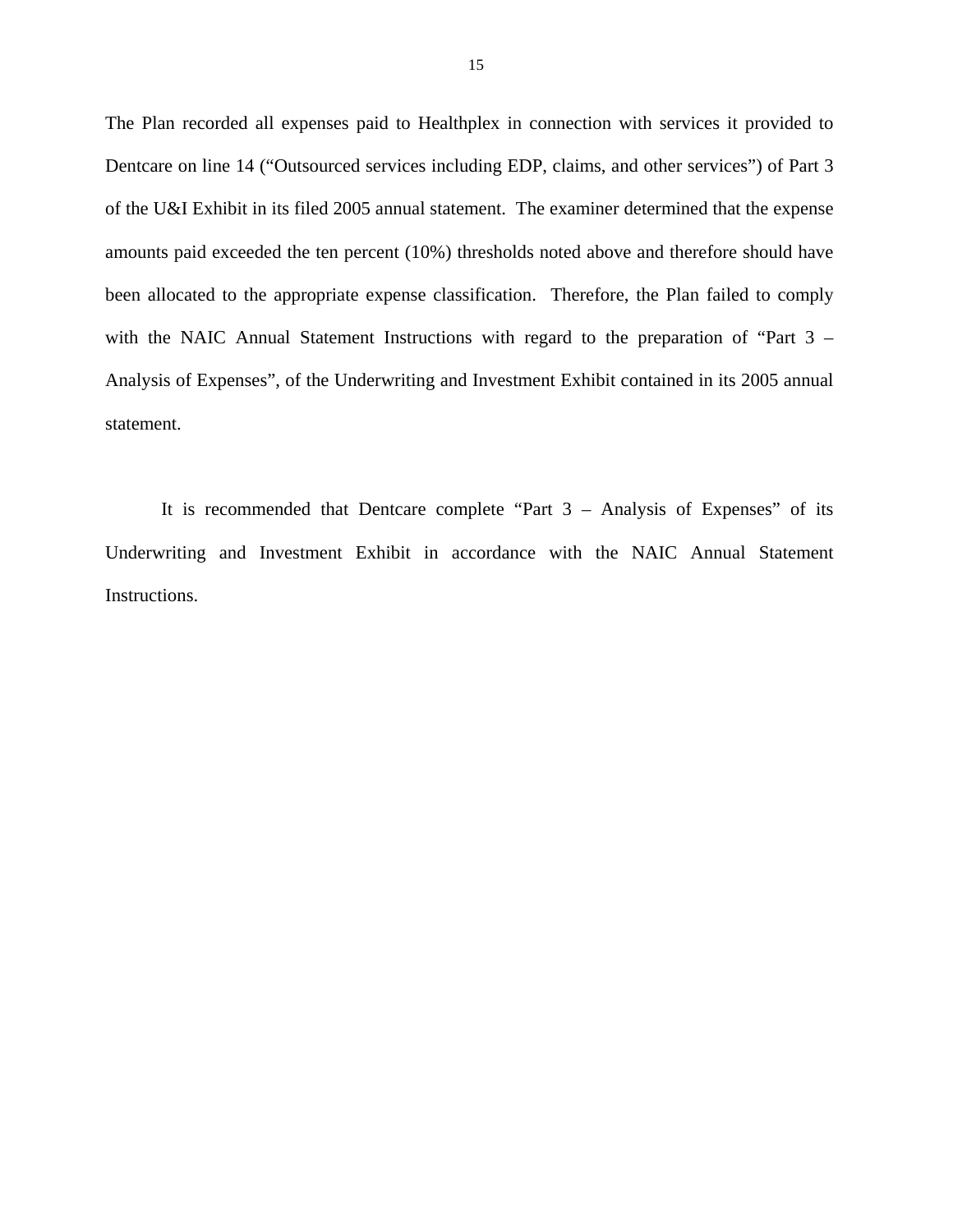# **3. FINANCIAL STATEMENTS**

# A. Balance Sheet

The following shows the assets, liabilities and surplus as determined by this examination as of December 31, 2005. This is the same as the balance sheet filed by the Plan in its December 31, 2005 annual statement:

| Assets                                                                   | Examination   | Plan         |
|--------------------------------------------------------------------------|---------------|--------------|
| <b>Bonds</b>                                                             | \$<br>998,561 | S<br>998,561 |
| Cash and short term investments                                          | 8,908,750     | 8,908,750    |
| Aggregate write-ins for invested assets                                  |               |              |
| Investment income due and accrued                                        | 10,779        | 10,779       |
| Uncollected premiums and agents'<br>balances in the course of collection | 1,186,485     | 1,186,485    |
| Total assets                                                             |               |              |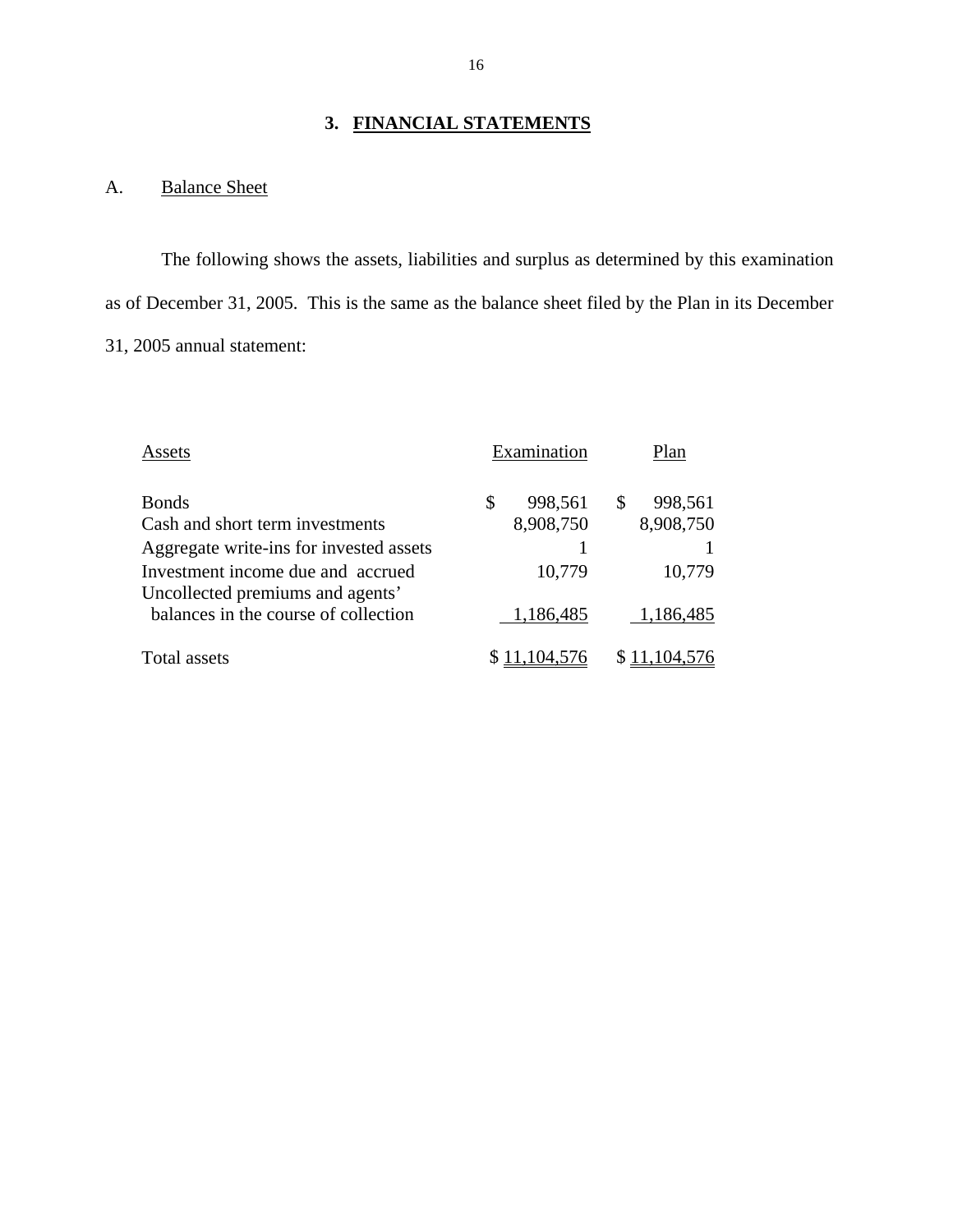| Liabilities                               | Examination     | Plan            |
|-------------------------------------------|-----------------|-----------------|
| Claims unpaid                             | \$2,804,099     | \$2,804,099     |
| Accrued medical incentive pool and        |                 |                 |
| bonus amounts                             | 700,000         | 700,000         |
| Unpaid claims adjustment expenses         | 35,019          | 35,019          |
| Premiums received in advance              | 607,959         | 607,959         |
| General expenses due or accrued           | 28,919          | 28,919          |
| Amounts withheld or retained for the      |                 |                 |
| account of others                         | 92,171          | 92,171          |
| Aggregate write-ins for other liabilities | 44,217          | <u>44,217</u>   |
| <b>Total liabilities</b>                  | \$4,312,384     | \$4,312,384     |
| Capital and surplus                       |                 |                 |
| Statutory reserve                         | \$<br>5,365,180 | \$<br>5,365,180 |
| Surplus notes                             | 925,000         | 925,000         |
| Unassigned funds (surplus)                | 502,012         | 502,012         |
| Total capital and surplus                 | \$<br>6,792,192 | \$<br>6,792,192 |
| Total liabilities, capital and surplus    | \$11,104,576    | \$11,104,576    |

 provided in Section 1307 repayment of principal and interest shall only be made **Note 1:** No liability appears in the balance sheet for a loan in the amount \$925,000 and accrued interest thereon in the amount of \$28,152. This loan was granted pursuant to Section 1307 of the New York State Insurance Law. As out of free and divisible surplus, subject to the prior approval of the Superintendent of Insurance of the State of New York.

**Note 2:** The Internal Revenue Service did not audit the tax returns filed by the Plan for the period of examination. The examiner is unaware of any potential exposure of the Plan to any further assessment, and no liability has been established herein relative to such contingency.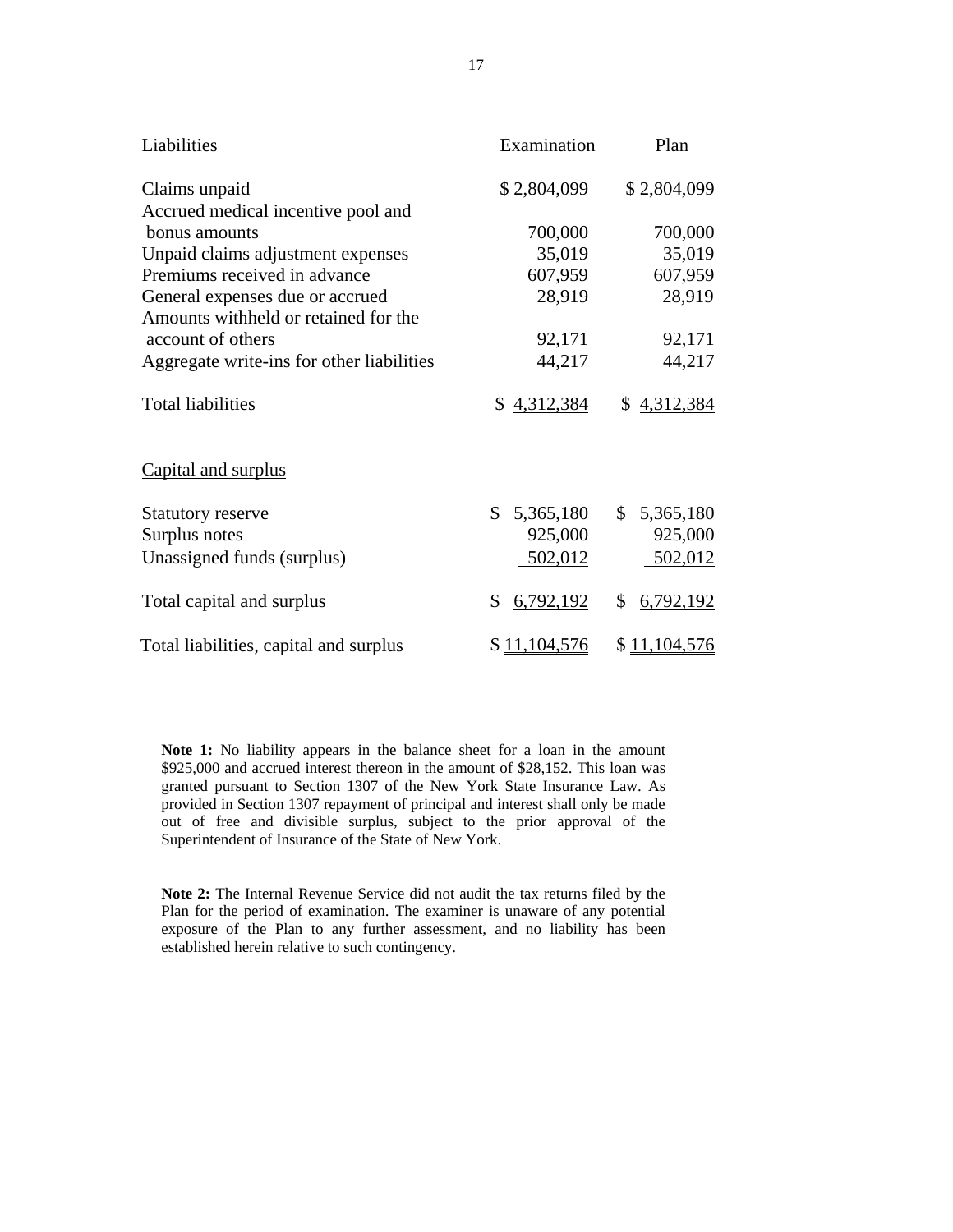# **Underwriting and Investment Exhibit**

B. Underwriting and Investment Exhibit<br>Capital and surplus increased by \$1,679,947 during the four-year examination period,

January 1, 2002 through December 31, 2005, detailed as follows:

| Revenue                                                                                             |                            |                             |                 |
|-----------------------------------------------------------------------------------------------------|----------------------------|-----------------------------|-----------------|
| Premiums earned (net of reinsurance)<br>Net investment gain                                         | \$214,798,221<br>357,831   |                             |                 |
| Net loss from agents or premiums<br>balances charged off<br>Aggregate write-ins for other income or | (198, 510)                 |                             |                 |
| expenses                                                                                            | 1                          |                             |                 |
| Total revenue                                                                                       |                            | \$214,957,543               |                 |
| <b>Expenses</b>                                                                                     |                            |                             |                 |
| Hospital and medical<br>Claims adjustment expenses                                                  | \$181,686,036<br>807,465   |                             |                 |
| General administrative expenses                                                                     | 31,394,262                 |                             |                 |
| Total expenses                                                                                      |                            | \$213,887,763               |                 |
| Net income                                                                                          |                            | \$1,069,780                 |                 |
| <b>Changes in Capital and Surplus</b>                                                               |                            |                             |                 |
| Capital and surplus per report on<br>examination as of December 31, 2001                            |                            |                             | \$<br>5,112,245 |
|                                                                                                     | Gains in<br><b>Surplus</b> | Losses in<br><b>Surplus</b> |                 |
| Net income                                                                                          | \$1,069,780                |                             |                 |
| Change in non-admitted assets<br>Change in surplus notes                                            | 659,180                    | \$20,213                    |                 |
| Aggregate write-ins for losses in<br>surplus                                                        |                            | 28,800                      |                 |
| Net increase in capital and surplus                                                                 |                            |                             | \$<br>1,679,947 |
| Capital and surplus per report on<br>examination as of December 31, 2005                            |                            |                             | \$<br>6,792,192 |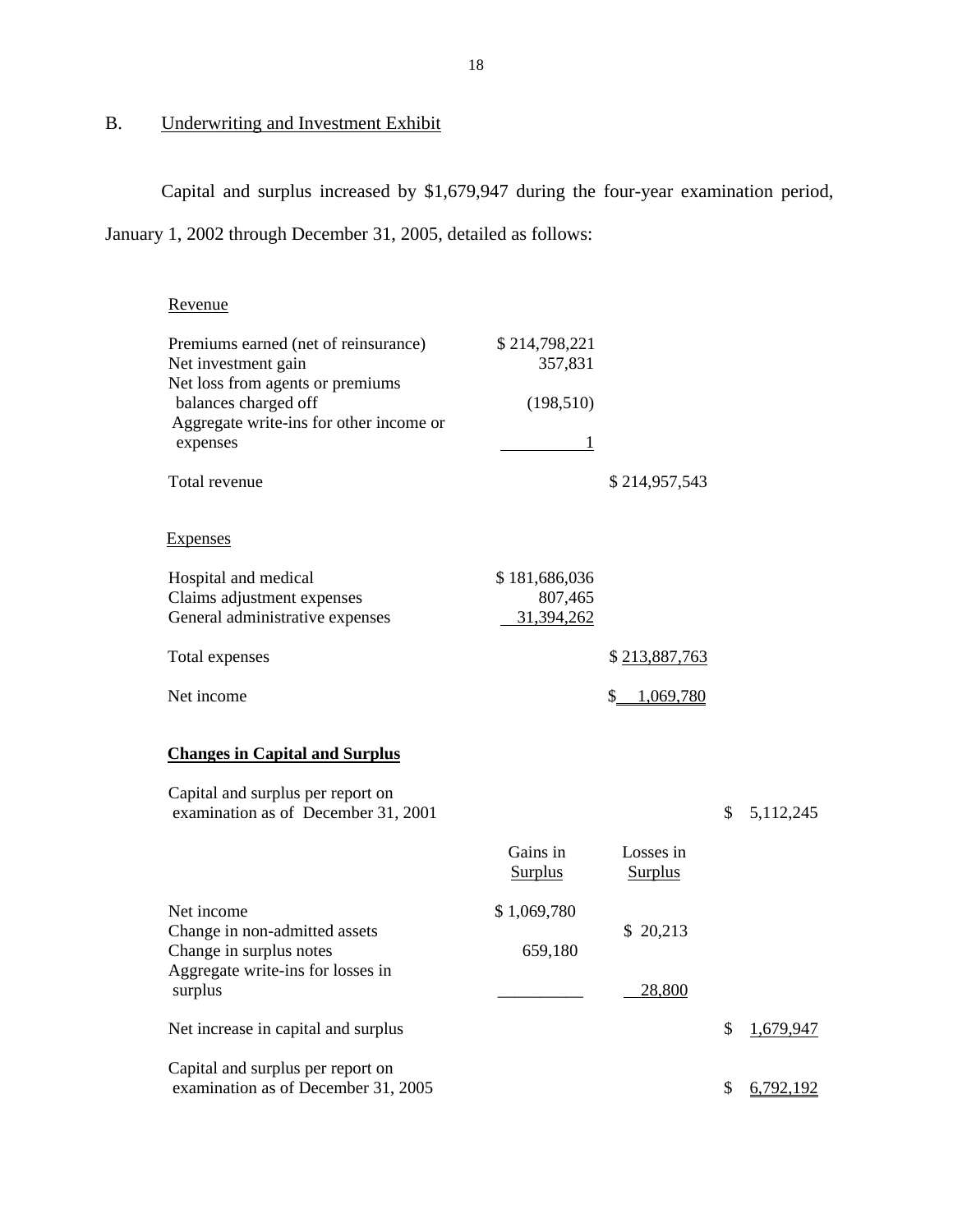#### **4. CLAIMS RESERVES**

<span id="page-20-0"></span>The examination liability for claims reserves of \$2,804,099 is the same as that reported by the Plan in its filed annual statement as of December 31, 2005.

The examination claims reserves were based upon actual payments made subsequent to the examination date, with an estimate for claims remaining unpaid at that date. Such estimate was calculated based on actuarial principles, which utilized the Plan's historical payment experience, appropriately modified for current claims payment patterns. The examination analysis was conducted in accordance with generally accepted actuarial principles and was based on statistical information contained in the Plan's internal records and in its filed and quarterly statements, as verified during the examination.

#### **5. MARKET CONDUCT**

In the course of this examination, a review was made of the manner in which the Plan conducts its business practices and fulfills its contractual obligations to policyholders and claimants. The review was general in nature and is not to be construed to encompass the more precise scope of a market conduct examination. The review was directed at the practices of the Plan in the following major areas:

- A. Claims processing
- B. Prompt Pay Law
- C. Explanation of benefits statements
- D. Underwriting, rating and issuance of policy forms
- E. Out-of-network reimbursement option
- F. Advertising
- G. Record retention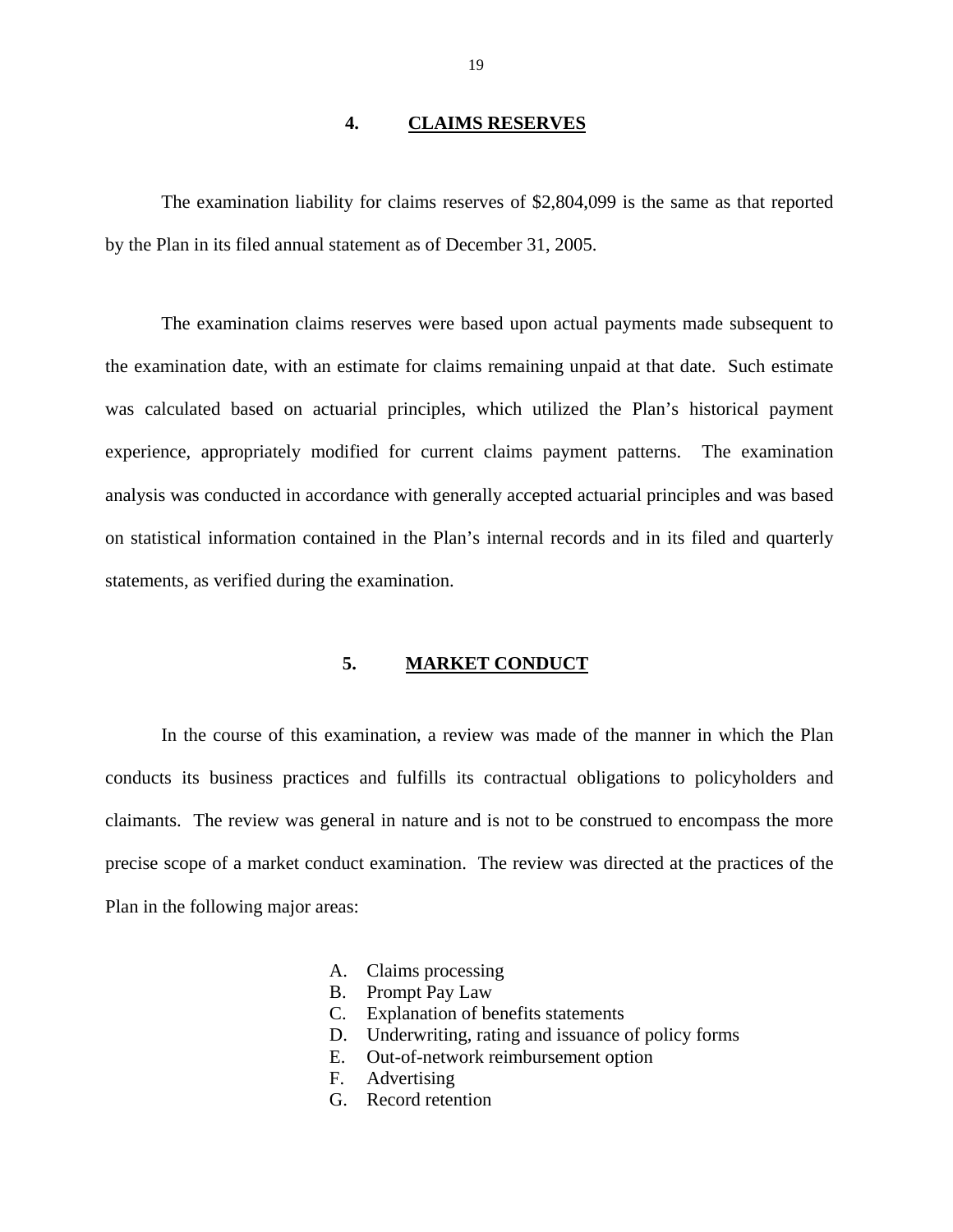#### <span id="page-21-0"></span>**Claims Processing**

A. Claims Processing<br>A review of the Plan's claims practices and procedures was performed by using a statistical methodology covering claims adjudicated during the period of January 1, 2005 through December 31, 2005, in order to evaluate the overall accuracy and compliance environment of its claims processing. A sample size of 167 claims was selected for review. It should be noted that the Plan only writes dental insurance.

The statistical random sampling process, which was performed using the computer software program ACL, was utilized to test various attributes deemed necessary for successful claims processing activity. The objective of this sampling process was to be able to test and reach conclusions about all predetermined attributes, individually or on a combined basis. For example, if ten attributes were being tested, conclusions about each attribute individually, or on a collective basis, could be concluded for each item in the sample.

For the purpose of this report, a "claim" as defined by the Plan is the total number of items submitted by a single provider with a single claim form, as reviewed and entered into its claims processing system. This claim may consist of various lines, procedures or service dates. It was possible, through the computer program used for this examination, to match or "roll-up" all procedures on the original form into one item, which was the basis of the Department's statistical sample of claims or the sample unit. To ensure the completeness of the claims population being tested, the total dollars paid were accumulated and reconciled to the paid claims data reported by Dentcare for the period January 1, 2005 through December 31, 2005, as included in its annual statement filed with the Department for calendar year 2005.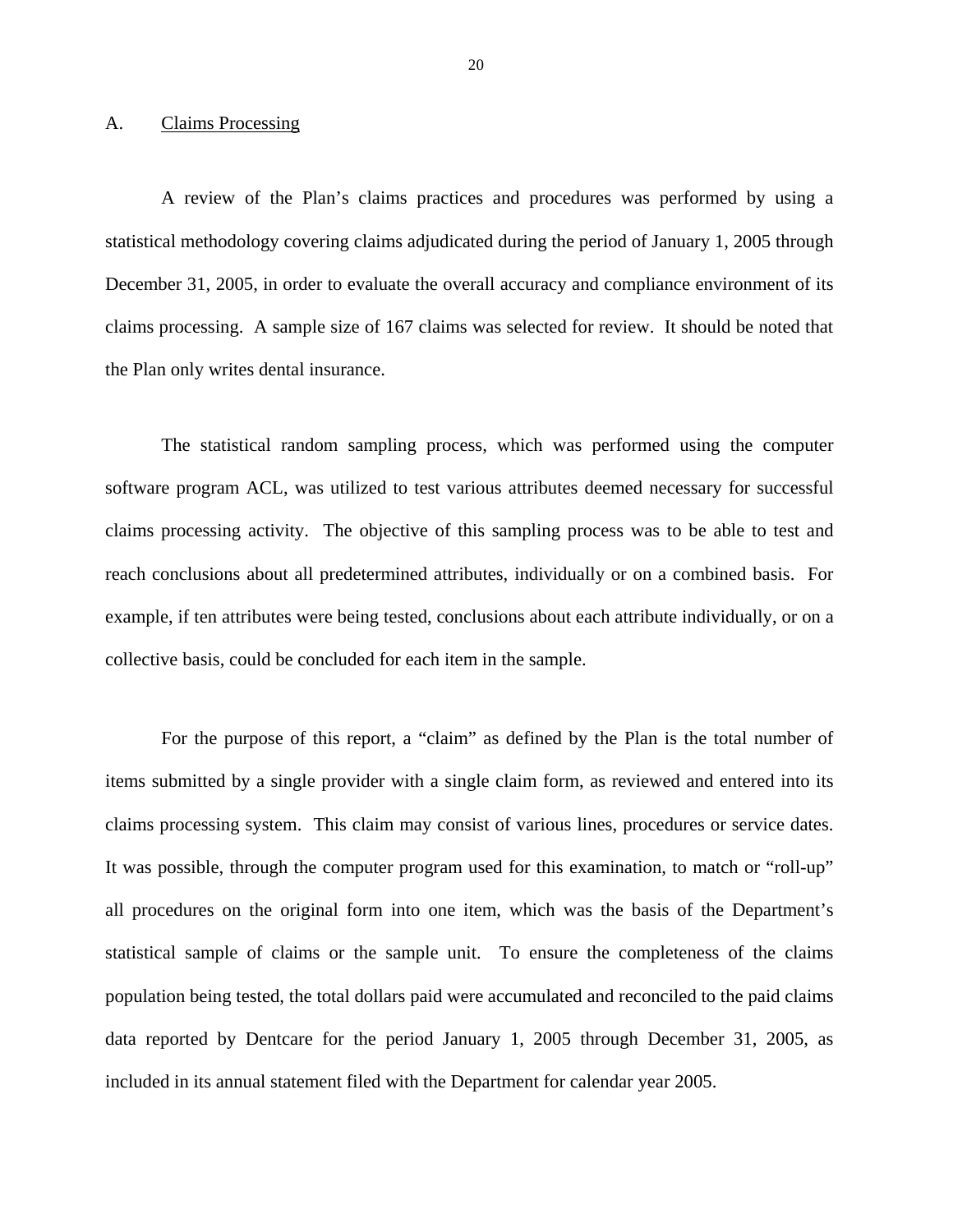The examination review revealed that the overall claims processing financial accuracy level was 99.4% and the overall claims processing procedural accuracy level was also 99.4%.

Financial accuracy is defined as the percentage of times the dollar value of the claim payment was correct. Procedural accuracy is defined as the percentage of times a claim was processed in accordance with Dentcare's claim processing guidelines and Department regulations. An error in processing accuracy may or may not affect the financial accuracy. However, a financial error is caused by a procedural error and as such, it is counted both as a financial error and a procedural error. In summary, of the 167 claims reviewed, there was one procedural error, which resulted in one financial error.

The following charts illustrate the financial and procedural claims accuracy findings summarized above: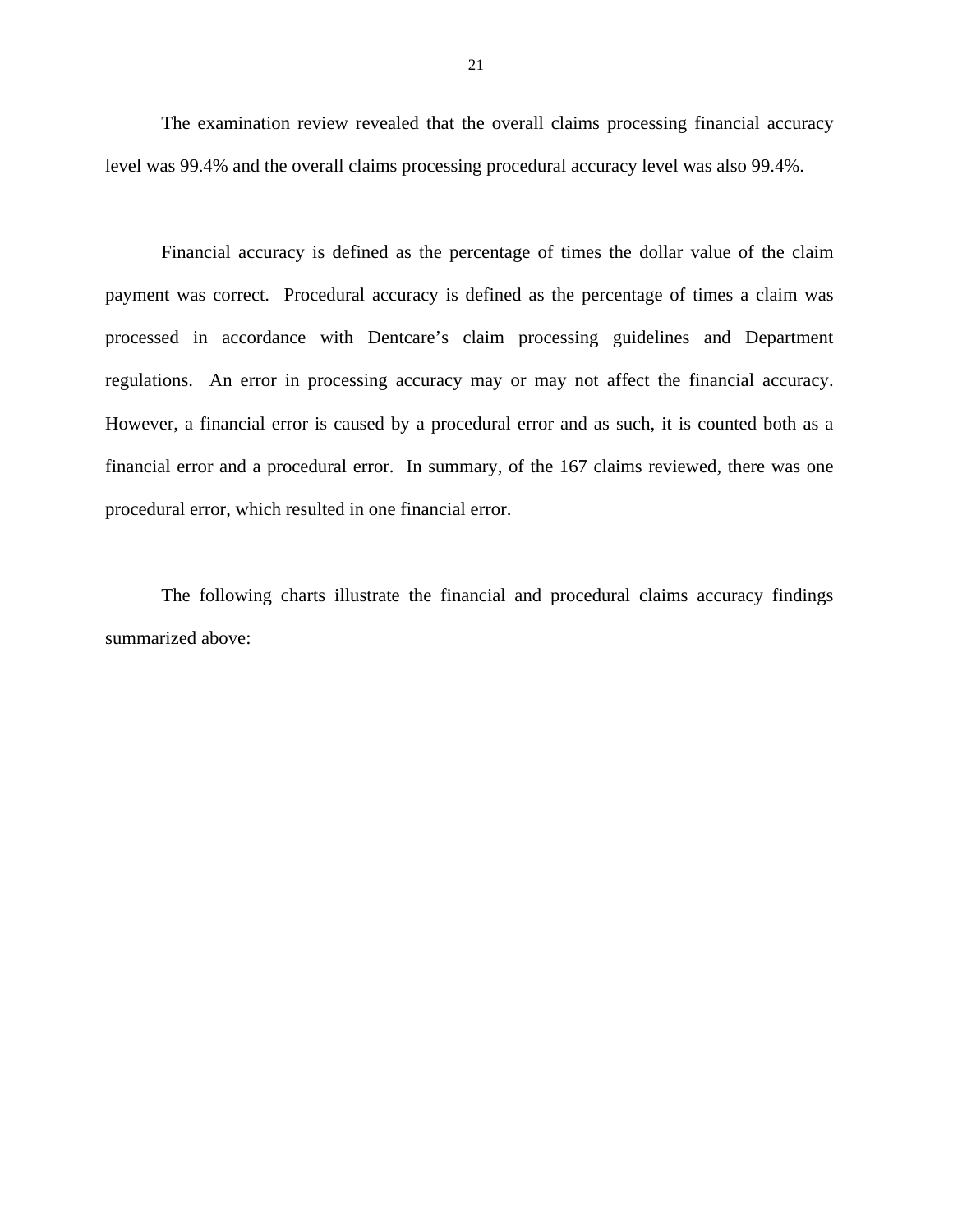| Population                   | 187,741 |
|------------------------------|---------|
| Sample size                  | 167     |
| Number of claims with errors |         |
| <b>Calculated error rate</b> | .60%    |
| Upper error limit            | 1.77%   |
| Lower error limit            | 0%      |
| Calculated claims in error   | 1,126   |
| Upper limit claims in error  | 3,321   |
| Lower limit claims in error  |         |

# **Summary of Financial Claims Accuracy**

Note: The upper and lower error limits represent the range of potential error (e.g., if 100 samples were selected the rate of error would fall between these limits 95 times).

# **Summary of Procedural Claims Accuracy**

| Population                        | 187,741 |
|-----------------------------------|---------|
| Sample size                       | 167     |
| Number of claims with errors      |         |
| Calculated error rate             | .60%    |
| Upper error limit                 | 1.77%   |
| Lower error limit                 | 0%      |
| <b>Calculated claims in error</b> | 1,126   |
| Upper limit claims in error       | 3,323   |
| Lower limit claims in error       |         |

Note: The upper and lower error limits represent the range of potential error (e.g., if 100 samples were selected the rate of error would fall between these limits 95 times).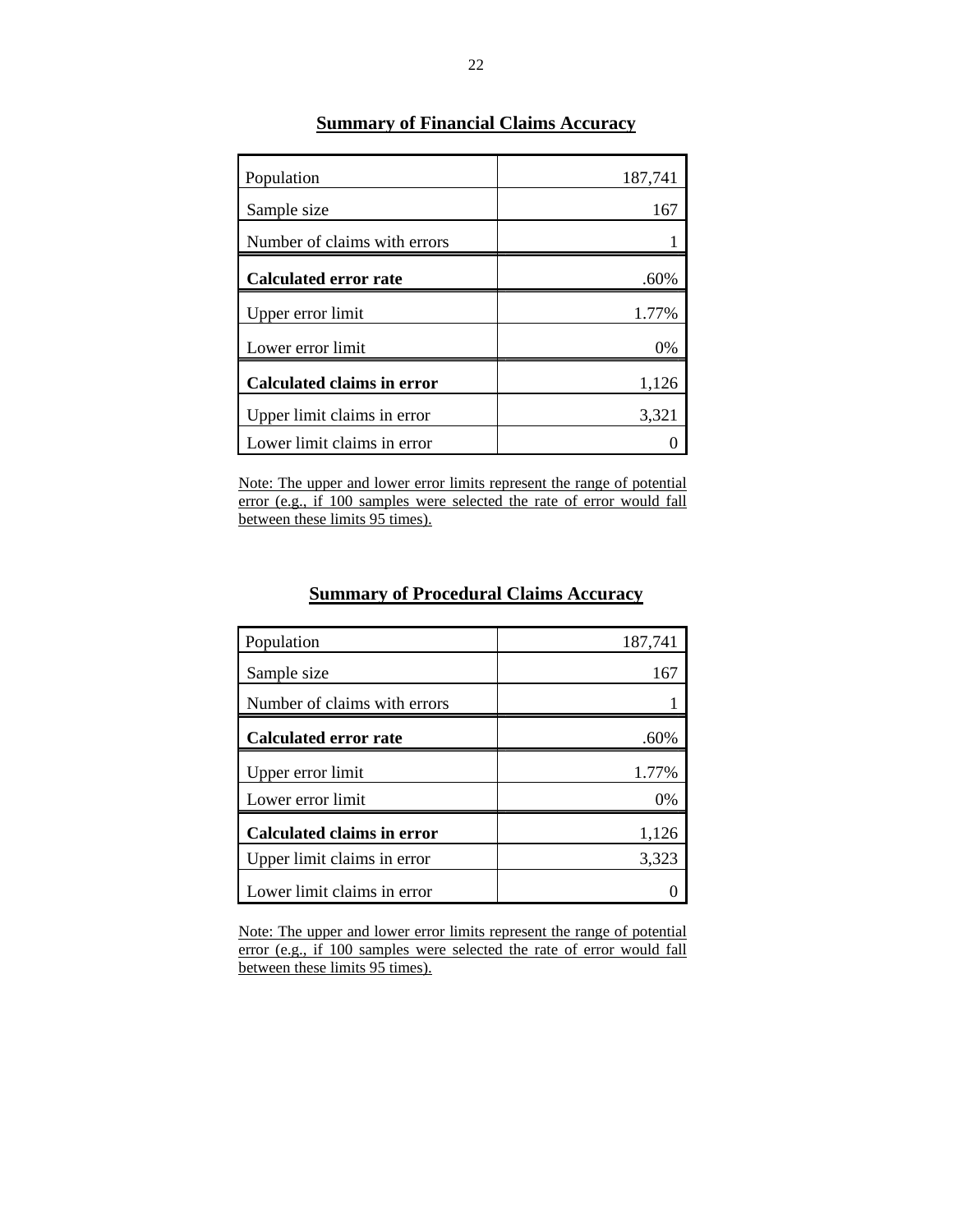<span id="page-24-0"></span>It should be noted that the procedural error and resulting financial error from the sampled claims reviewed by the examiner related to one specific claim. For this claim a Dentcare executive approved an override to a claim resulting in it being paid above the schedule amount. The Plan did not have a formal written policy to allow for such activity. Further analysis of the claim revealed that the policyholder was a Healthplex, Inc. employee and additional overpayments of past claims were also discovered. A review of the policyholder's claim history for the period of April 19, 1999 through December 9, 2005 revealed an "overpayment" (over the schedule amounts) of \$2,485, or 189% over the maximum allowable amount typically paid to a specialist by Dentcare for the services rendered.

a formal written policy to address such instances. It is recommended that the Plan not allow its officers or directors to override contract provisions without due cause and proper approval. It is also recommended that the Plan develop

It is further recommended that the Plan recoup the amount of  $$2,485$  from the policyholder, with interest.

#### B. Prompt Pay Law

Section 3224-a(a) of the New York Insurance Law, "Standards for prompt, fair and equitable settlement of claims for health care and payments for health care services" (the "Prompt Pay Law"), requires all insurers to pay undisputed claims or the undisputed portion of the claim within forty-five days of receipt. If such undisputed claims are not paid within fortyfive days of receipt, interest may be payable.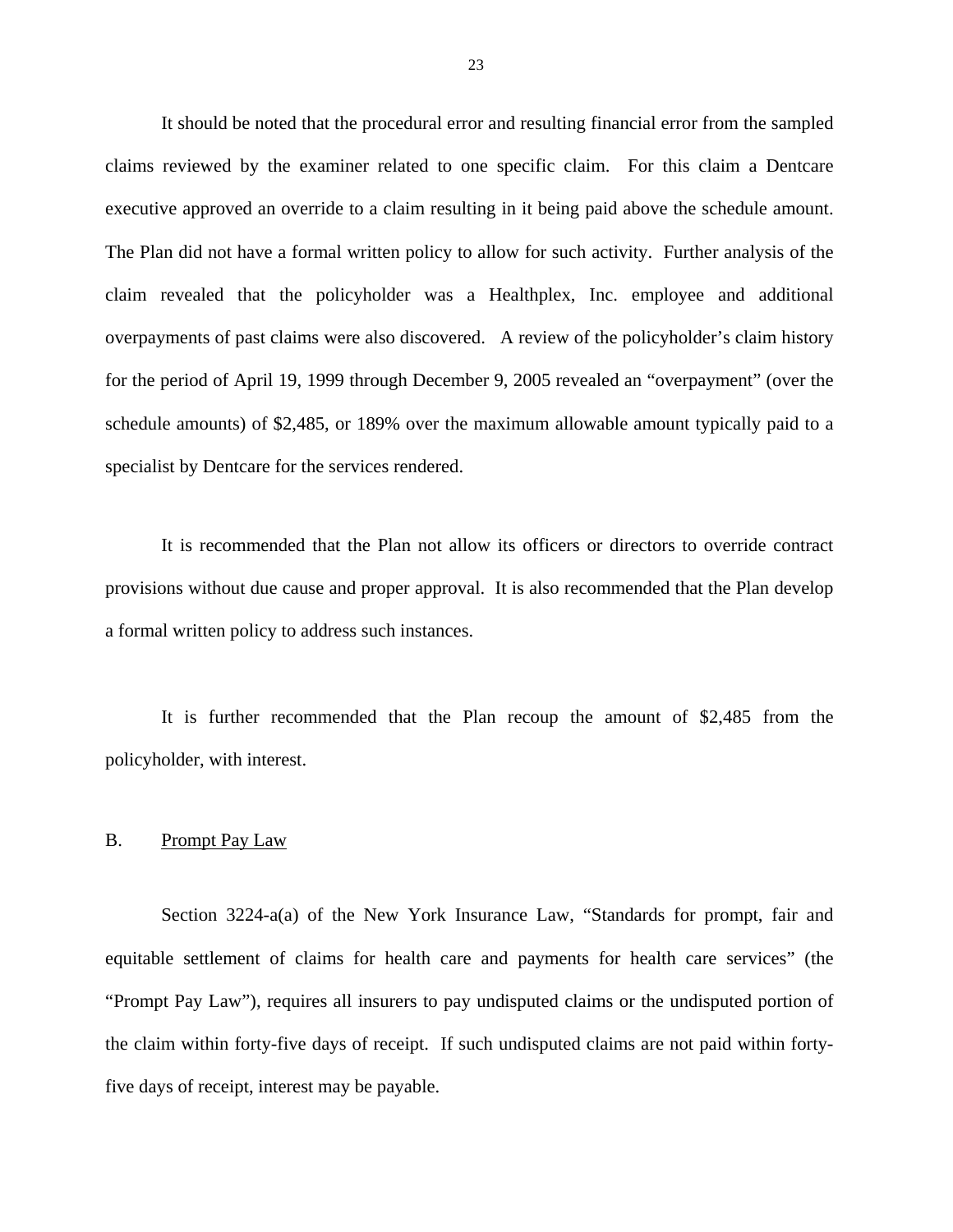<span id="page-25-0"></span>Section 3224-a(a) of the New York Insurance Law states in part:

"Except in a case where the obligation of an insurer… to pay a claim submitted by a policyholder or person covered under such policy or make a payment to a health care provider is not reasonably clear, or when there is a reasonable basis supported by specific information available for review by the superintendent that such claim or bill for health care services rendered was submitted fraudulently, such insurer or organization or corporation shall pay the claim to a policyholder or covered person or make a payment to a health care provider within forty-five days of receipt of a claim or bill for services rendered."

The Plan appeared to be in compliance with the requirements of Section 3224-a(a) of the New York Insurance Law. A review of Dentcare's claims adjudicated in calendar year 2005 revealed that none were paid more than forty-five days after the date of receipt.

#### C. Explanation of Benefits Statements

As part of the review of Dentcare's claims practices and procedures, an analysis of the explanation of benefits statements ("EOB") sent to subscribers and/or providers was performed. An EOB is an important link between the subscriber, provider and Dentcare. It should clearly communicate to the subscriber and/or provider that the Plan has processed a claim and how that claim was processed. It should also clearly describe the charges submitted, the date the claim was received, the amount allowed for the services rendered, and show any balance owed the provider. It should also serve as the documentation to recover any money from coordination of benefits with other carriers.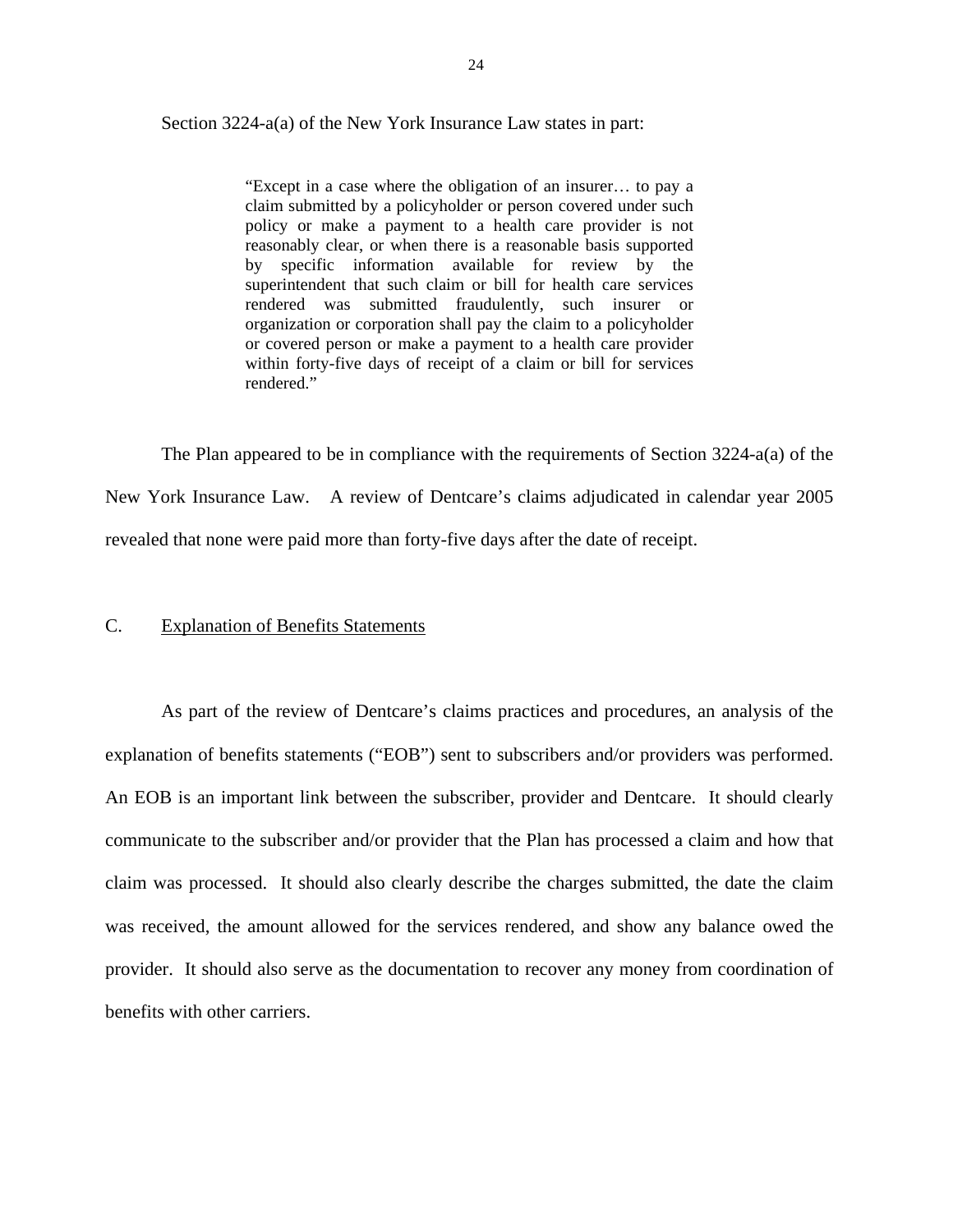A review of Dentcare's practices and procedures indicated that it failed to comply with the provisions of Section 3234(b)(5) of the New York Insurance Law, which states:

> "(b) The explanation of benefits form must include at least the following:

> (5) The amount or percentage payable under the policy or certificate after deductibles, co-payments, and any other reduction of the amount claimed."

It was noted that the amount the insured was responsible for, as stated in the Plan's explanation of benefits statements, was unclear. For example, there were amounts that were not payable to the provider due to contractual arrangements between Dentcare and the provider, but it was not clear that the insured was not responsible for paying that amount.

It is recommended that the Plan comply with the requirements of Section 3234(b)(5) of the New York Insurance Law, by clearly detailing the subscribers' financial responsibility on their explanation of benefits statements.

Additionally, the Plan's third party administrator's name, Healthplex, Inc. ("Healthplex") was printed on top of each EOB. Further, the EOB directed subscribers to Healthplex' website for questions regarding the explanation of benefits statements. This can create confusion for the subscriber(s) as to who is actually providing the insurance coverage.

It is recommended that the Plan provide a clause, in a conspicuous location on its explanation of benefits statements and related correspondence, stating that, Dentcare has contracted with Healthplex to act as its administrator (of your dental plan) and that Healthplex processes requests for services and payment of claims for certain dental procedures.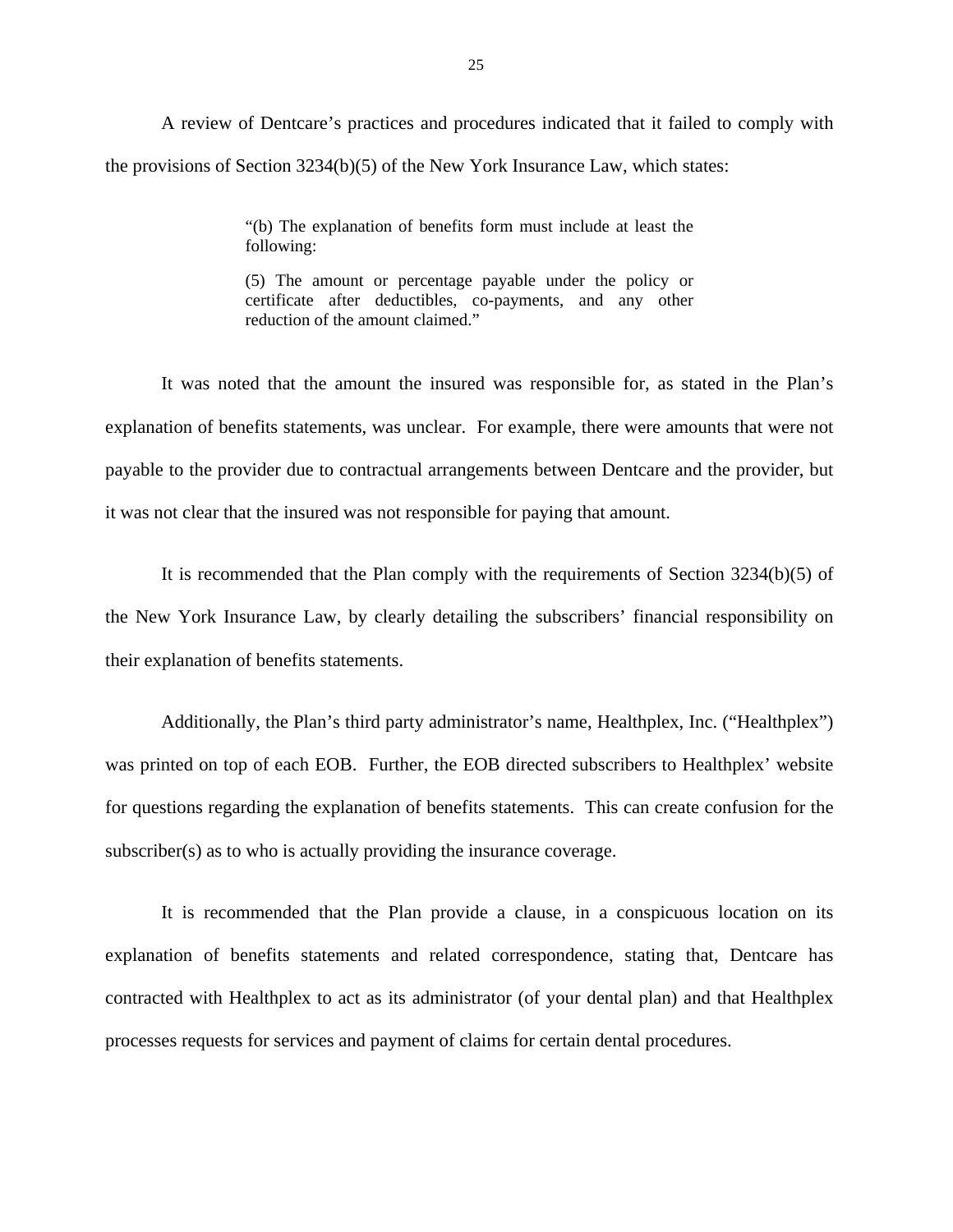<span id="page-27-0"></span>D. Underwriting, Rating and Issuance of Policy Forms

The examiner's review of the Plan's policy forms uncovered an inconsistency in the application of the definition of the term "Deductible", as contained in the Plan's Certificate of Insurance and its Group Application Form.

The term "Deductible" is defined in the Certificate of Insurance booklet distributed to each subscriber by their employer as follows:

> *"The term Deductible means the fixed amount which the Member must pay for Covered Services in a Calendar Year before Coinsurance is applied..."*

The term "Deductible" was also defined in the Plan's Group Application Form, which also serves as the Group Policy, as follows:

> *"The term Deductible means the fixed amount which the Member must pay for Covered Services in a Calendar Year prior to the application of Coinsurance when using the Out-of-Network Option."*

The main difference in the above definitions of "Deductible" is that the Group Policy applies the definition of deductible to only out-of-network benefits, whereby the Certificate of Insurance applies the deductible to both in-network and out-of-network benefits. Therefore, an ambiguity exists between the Group Policy and the Certificate of Insurance. The examiner's review determined that Dentcare charged a deductible to all subscribers, regardless of whether the subscriber used a participating (in-network) or non-participating (out-of-network) provider.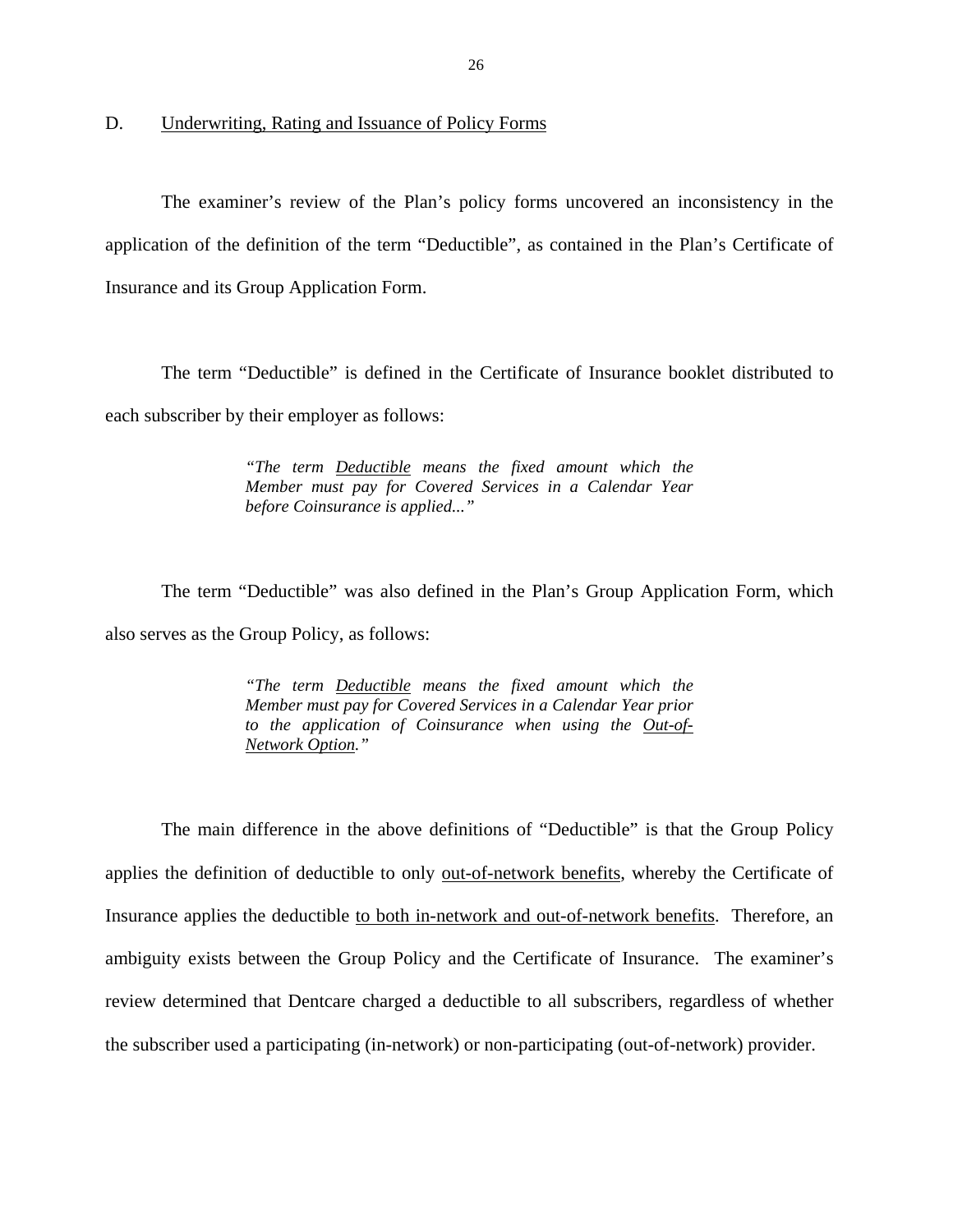<span id="page-28-0"></span>Section 3221(a)(6) of the New York Insurance Law states in part:

"That the insurer shall issue either to the employer or person in whose name such policy is issued, for delivery to each member of the insured group, a certificate setting forth in summary form a statement of the essential features of the insurance coverage…"

Because of the differences in the abovementioned two documents, Dentcare did not issue a certificate setting forth the essential features of the insurance coverage under the Group Policy, in violation of Section 3221(a)(6) of the New York Insurance Law.

It is recommended that Dentcare comply with the requirements of Section  $3221(a)(6)$  of the New York Insurance Law and make the amendments necessary to bring consistency to its Group Application Form and its Certificate of Insurance Booklet.

Subsequent to the examination date, on November 21, 2006, Dentcare submitted a revised group contract to the New York Insurance Department for approval to make this document consistent with the Certificate of Insurance.

#### **Out-of-Network Reimbursement Option**

E. Out-of-Network Reimbursement Option<br>Several of Dentcare's 2006 Group Benefit Policy pages contained a description of the Plan's reimbursement option for "out-of-network" services, but did not inform the subscribers that they were responsible for any additional cost above the Plan's maximum allowance to outof-network providers. However, for the 2005 Group Benefit Policy page, the description of the out-of-network reimbursement option clearly states that the subscribers were responsible for any additional cost above the Plan's maximum allowance to out-of-network providers.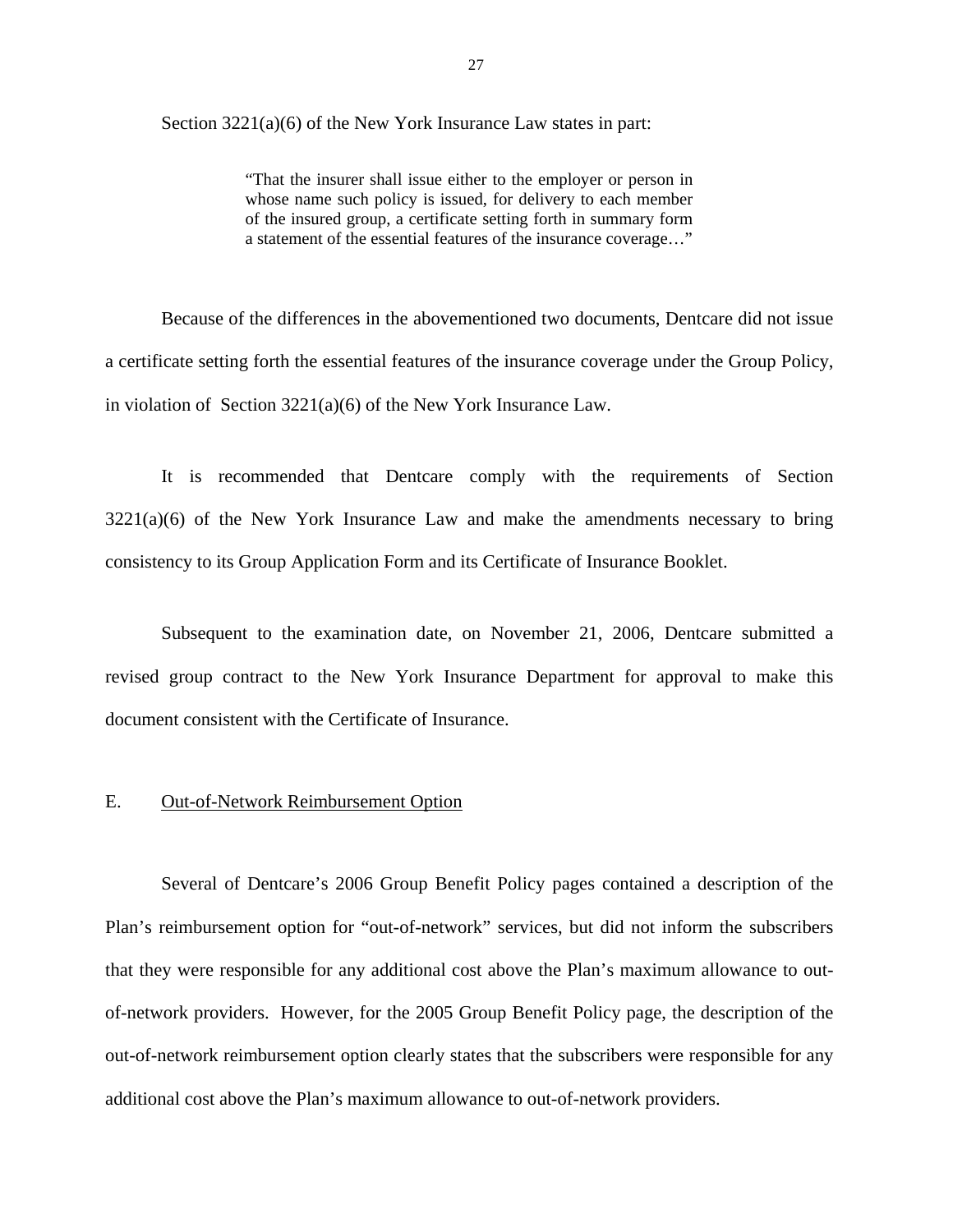<span id="page-29-0"></span>It is recommended that the Plan revise the wording in its Group Benefit Policy page to clearly reflect that subscribers are responsible for any additional costs above the Plan's maximum allowance to out-of-network providers.

#### F. Advertising

Section 215.13(a) of Department Regulation No. 34 - "Identity of Insurer" states:

"The name of the actual insurer and the form number or numbers advertised shall be identified and made clear in all of its advertisements. An advertisement shall not use a trade name, any insurance group designation, name of the parent company of the insurer, name of a particular division of the insurer, service mark, slogan, symbol or other device which without disclosing the name of the actual insurer would have the capacity and tendency to mislead or deceive as to the true identity of the insurer."

Dentcare and Healthplex have an extensive business relationship, they are not affiliated entities.<br>As the website does not contain language which details the relationship between the two parties, Healthplex' website contains several pages that describe Dentcare's products. The website also provides insureds with an opportunity to request information regarding Dentcare's products. The information includes pamphlets, brochures and applications for insurance, however, it is not clear which company will actually be providing the insurance. Although such advertising may cause confusion to subscribers and potential subscribers, with respect to their association.

It is recommended that the Plan comply with the requirements of Section 215.13(a) of Department Regulation No. 34 by clearly noting the name of the entity providing the healthcare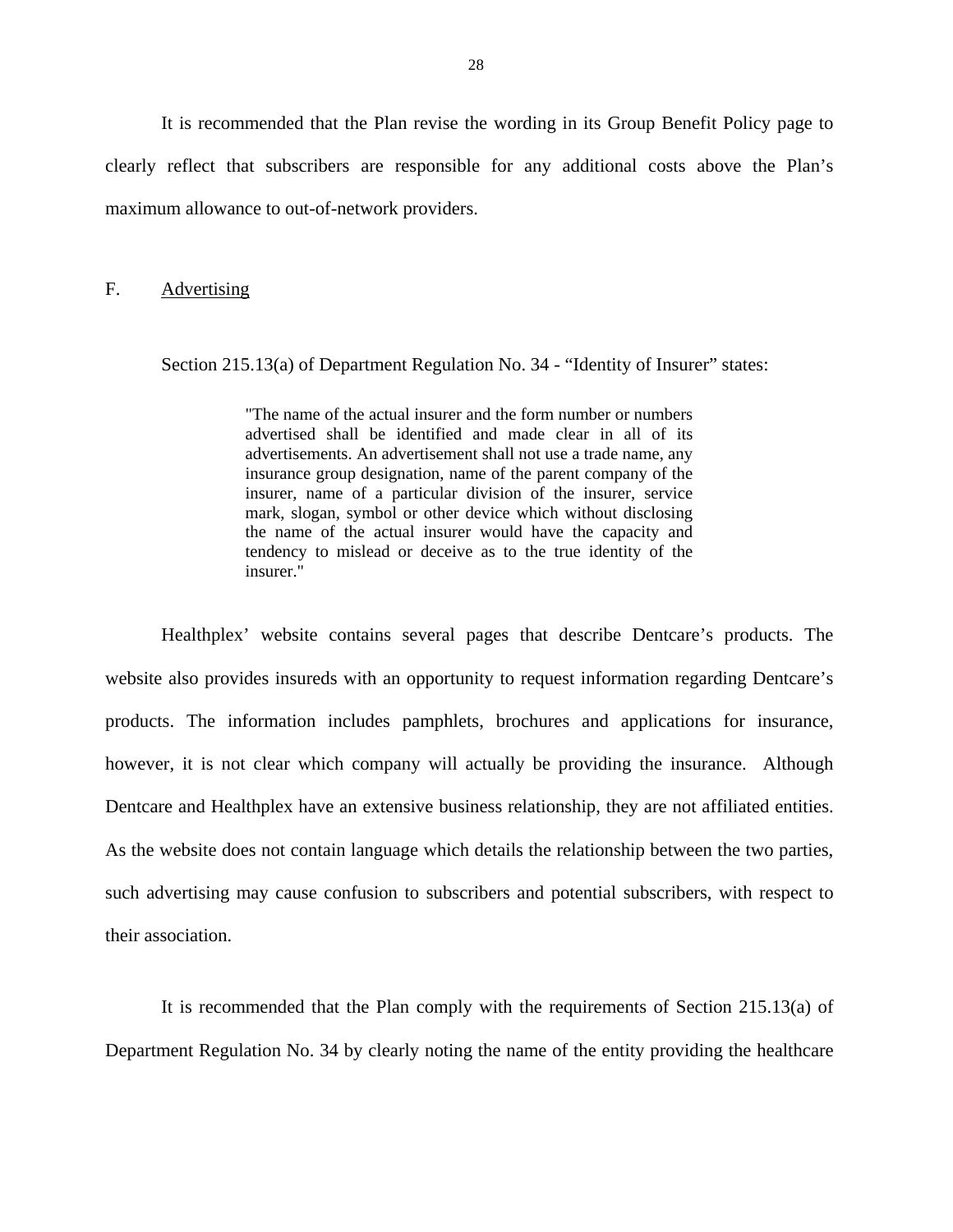<span id="page-30-0"></span>coverage, as well as the nature of the affiliation of Dentcare and Healthplex in all applicable advertisements and other communications.

#### G. Record Retention

Section 243.2(b)(8) of Department Regulation No. 152 - "Records required for examination purposes and retention period" states:

> "(b) Except as otherwise required by law or regulation, an insurer shall maintain:

> (8) Any other record for six calendar years from its creation or until after the filing of a report on examination or the conclusion of an investigation in which the record was subject to review."

Dentcare maintained its grievance file for a period of five years, not six as required by Section 243.2(b)(8) of Department Regulation No. 152.

It is recommended that Dentcare establish a record retention policy in compliance with Section 243.2(b)(1) of Department Regulation No. 152 and maintain all of its grievance files for a minimum of six years.

Subsequent to the examination period, Dentcare amended its policy to maintain its grievance files for a period of ten (10) years.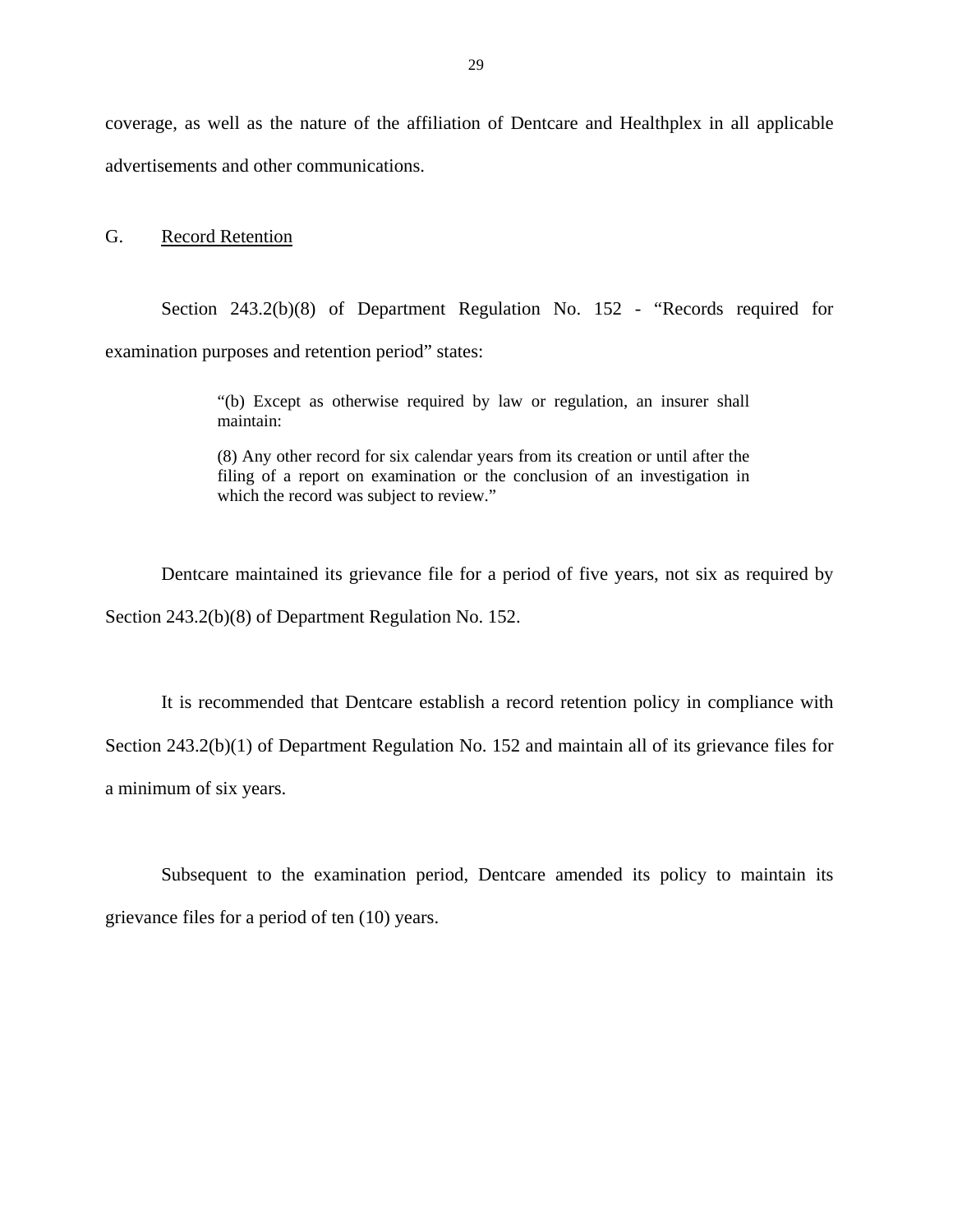#### **6. COMPLIANCE WITH PRIOR REPORT ON EXAMINATION**

The prior report on examination contained thirty-five (35) comments and recommendations as follows (page numbers refer to the prior report):

#### **ITEM NO. PAGE NO.**

5

6

#### Management

1. It is recommended that Dentcare comply with its by-laws and Section  $4301(k)(1)(D)$  of the Insurance Law by establishing an executive committee. It is further recommended that, in accordance with its bylaws, Dentcare establish such other committees as are specified in its bylaws. 4

The Plan has complied with this recommendation.

2. It is recommended that Dentcare implement the necessary procedures to comply with Section  $4301(k)(3)$  of the New York Insurance Law and ensure that no person who has served as a director for ten consecutive years be elected for an additional term of office until at least one year has elapsed since the expiration of his prior term of office. The same recommendation was contained in the previous report on examination.

The Plan has complied with this recommendation.

3. It is recommended that Dentcare submit to the Department supporting documentation to justify the monthly expense allowance paid to Director Muir. If such expense allowance is unable to be justified, it is recommended that Dentcare cease such expense reimbursements and take the necessary steps to recover any inappropriate payments. 5

The Plan has complied with this recommendation.

4. It is recommended that Dentcare assure that those directors appointed to represent the public are qualified to represent the broad public interest of the residents of the state of New York.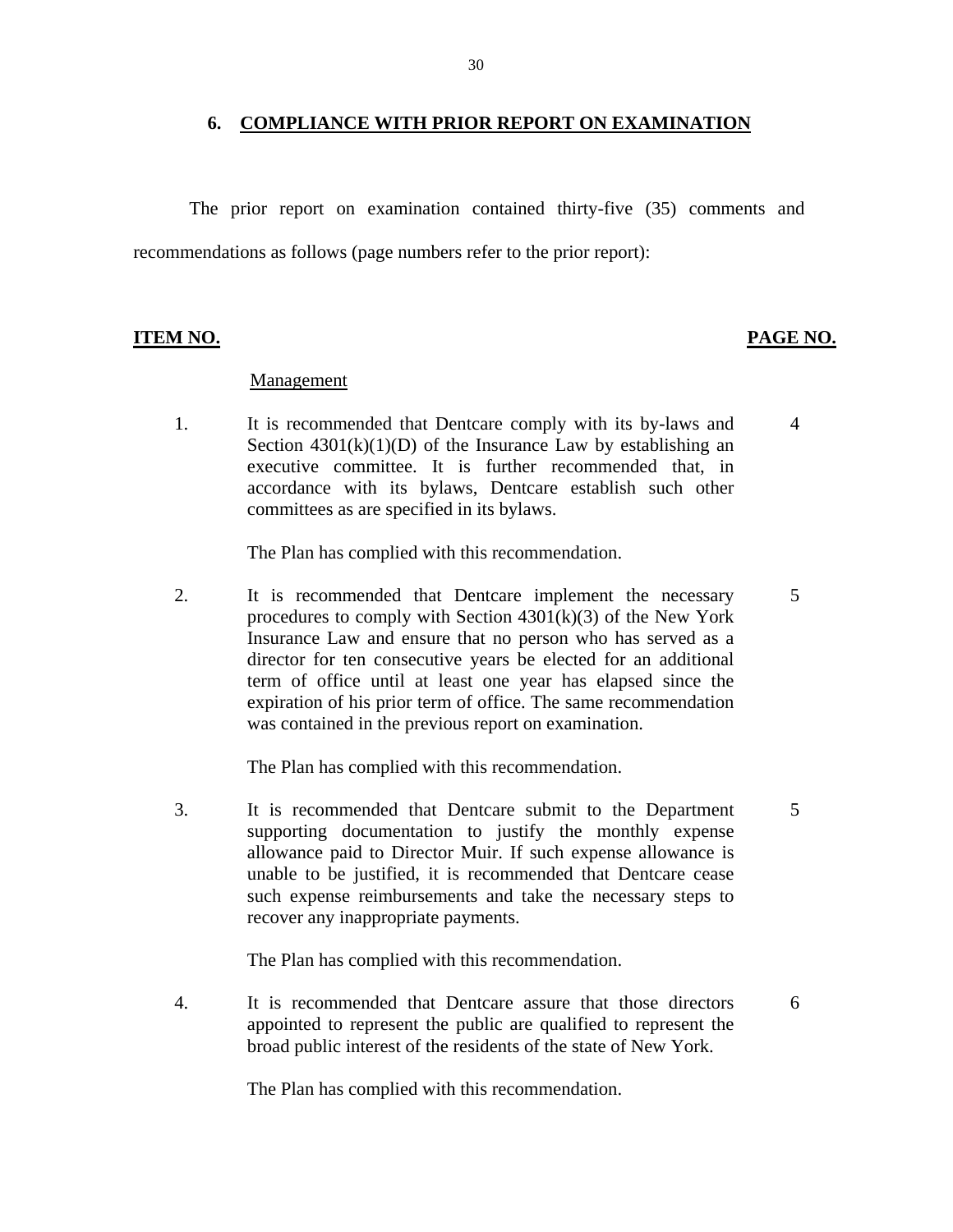### **ITEM NO.**

5. It is recommended that Dentcare properly report, in its annual 7 statement filings, all officers in accordance with the NAIC Annual Statement Instructions.

The Plan has complied with this recommendation.

6. It is recommended that Dentcare's Board meeting minutes 7 indicate the purpose of attendance of invited guests.

The Plan has complied with this recommendation.

Conflict of Interest Statement and Responses

 7. It is recommended that Dentcare ensure management accurately 7 discloses all potential conflicts on their annual conflict of interest statements.

The Plan has complied with this recommendation.

Territory and Plan of Operation

8. It is recommended that Dentcare accurately report the number of 8 its providers in its filed annual statement.

The Plan has complied with this recommendation.

Relationship with Healthplex

 9. It is recommended that Dentcare compile the actual expenses 10 incurred under the service agreement with Healthplex through such methods as the determination of actual expenses, cost studies and time allocations of personnel and then submit the results to the Department within sixty days of the filing of this report.

The Plan has complied with this recommendation.

10. It is recommended that Dentcare establish a written agreement 12 with International Healthcare detailing the specific basis for transactions between the companies.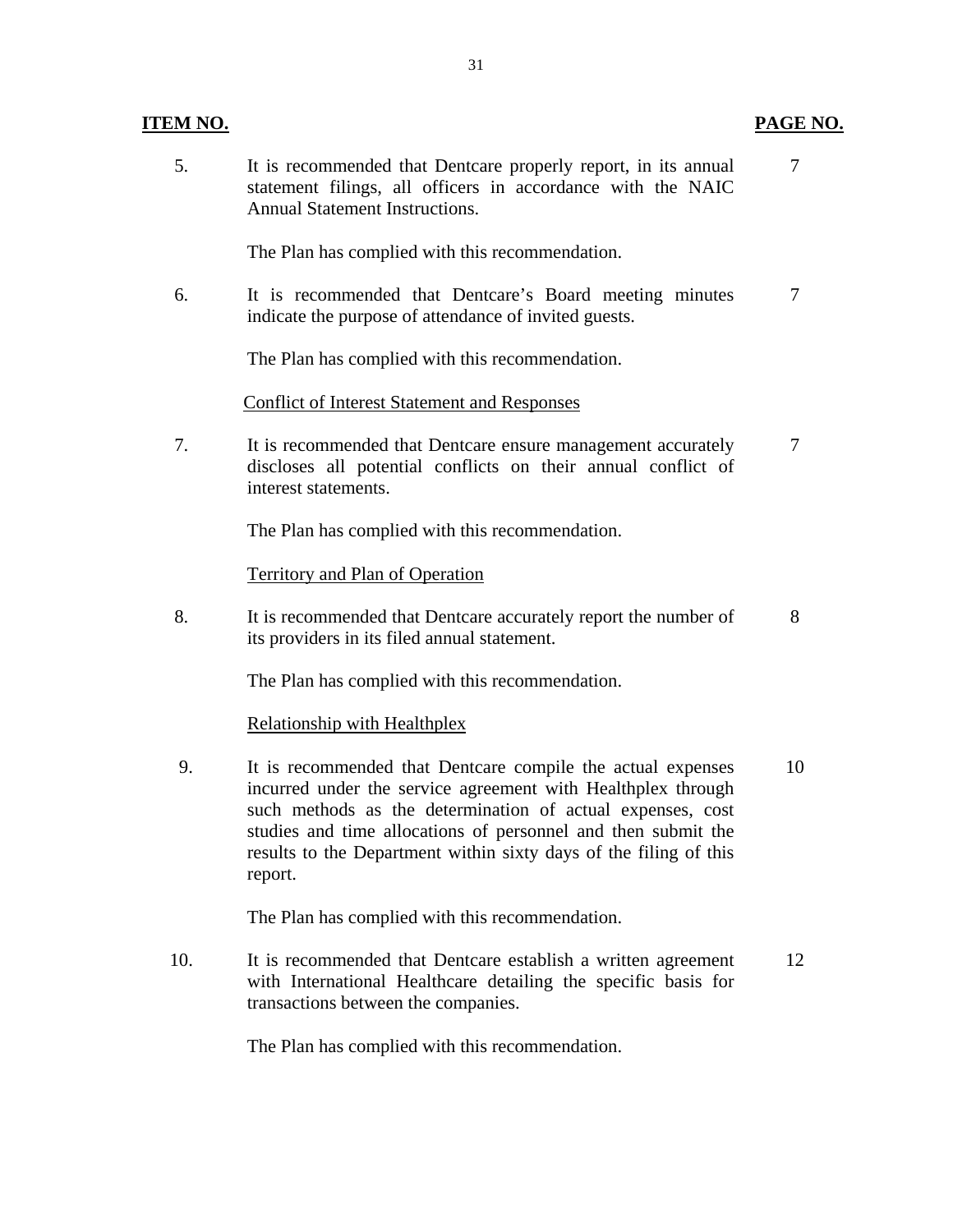### **ITEM NO. PAGE NO.**

Accounts and Records

11. It is recommended that Dentcare report as premium only income 12 that is derived from the sale of its insurance products.

The Plan has complied with this recommendation.

12. It is recommended that Dentcare develop and maintain contracts 14 that specify the nature of the product sold and financial obligations of the parties in these non-insurance arrangements.

The Plan has complied with this recommendation.

13. It is recommended that the Plan report income generated from 14 "leasing" its provider network as Risk Revenue in accordance with the NAIC Annual Statement Instructions.

The Plan has complied with this recommendation.

14. It is further recommended that Dentcare properly record risk 14 revenue derived only from leasing its own provider network and ensure that any income from Healthplex' business is excluded.

The Plan has complied with this recommendation.

15. It is recommended that Dentcare submit a revised Annual 15 Statement for 2002 and revised Quarterly Statements for 2003 that correctly report all risk revenue in the Statement of Revenue and Expenses and exclude all such revenue from premium income.

The Plan has complied with this recommendation.

16. It is recommended that in the future Dentcare comply with the 16 Department's Section 308 requests for information.

The Plan has complied with this recommendation.

17. It is recommended that Dentcare complete its financial 16 statements in accordance with the NAIC instructions and properly classify all administrative expense items.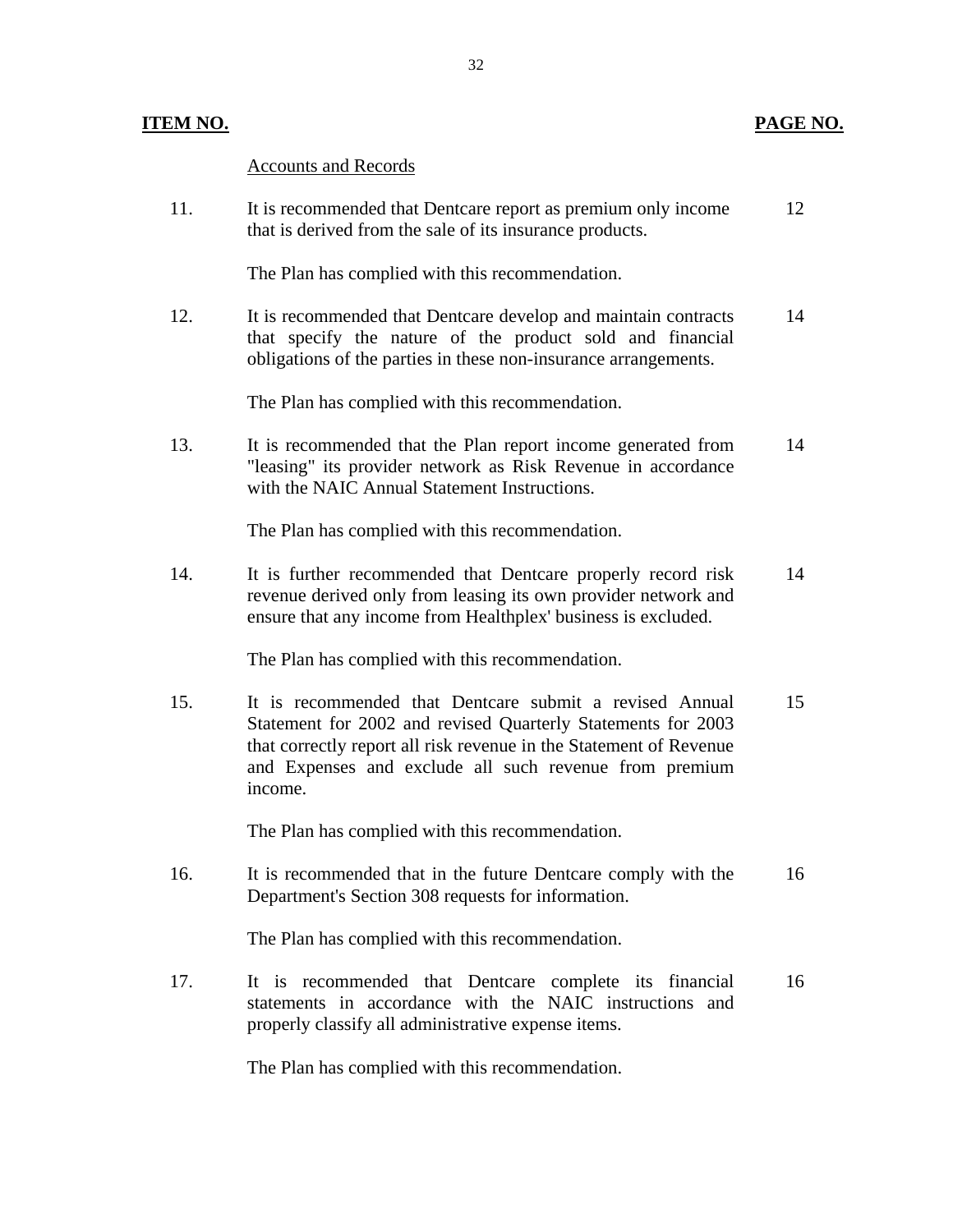#### **ITEM NO.**

18. It is recommended that Dentcare track administrative expenses 17 related to the risk revenue business separately from the administrative expenses related to the insured business.

The Plan has complied with this recommendation.

19. It is recommended that Dentcare review its accounting practices 17 relative to the proper classification of premium income and expense items in 2001 and 2002 for impact on the expense limitation set forth in Section 4309 of the New York Insurance Law. It is further recommended that Dentcare submit its findings to the Department for review within sixty days of the filing of this report.

The Plan has complied with this recommendation.

20. It is recommended that any adjustments in the management fee 17 due to Healthplex, pursuant to the administrative services agreement, resulting from application of the Section 4309 limitation to Dentcare's restated premium income be settled immediately.

The Plan has complied with this recommendation.

#### **Market Conduct Activities**

 21. It is recommended that Dentcare maintain an advertising file that 21 contains all advertisements in accordance with Section 215.17 of Regulation No. 34. This includes but is not limited to direct mailings sent in response to website inquiries and brochures distributed to prospective insureds describing group policies in which Dentcare is an insurer.

The Plan has complied with this recommendation.

22. It is recommended that Dentcare maintain a system of control 21 over its advertisements in accordance with Section 215.2(b) of Regulation No. 34.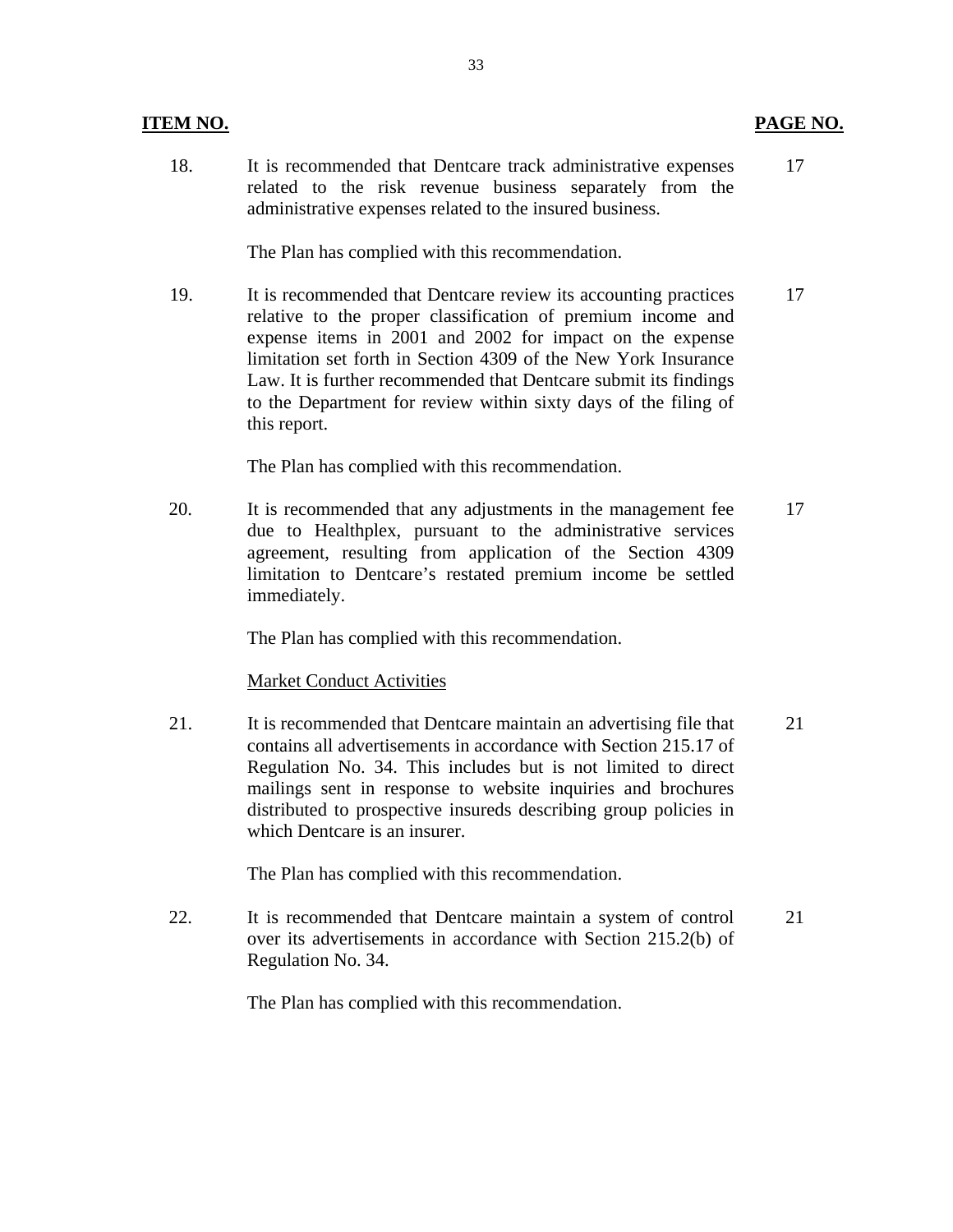#### **ITEM NO. PAGE NO.**

23. It is recommended that Dentcare comply with Regulation No. 34 24 Section 215.13 by revealing the identity of the insurer in all advertisements sent to prospective insureds who request the information from Healthplex' website.

> The Plan did not comply with this recommendation. A similar recommendation is contained herein.

24. It is recommended that Dentcare reveal the identity of the 24 insurer in advertisements including those that market Dentcare's product in conjunction with another licensed insurer's medical or dental products.

The Plan has complied with this recommendation.

25. It is recommended that Dentcare review all current and future 25 advertisements to assure compliance with Section 215.5 of Regulation No. 34.

The Plan has complied with this recommendation.

26. It is recommended that Dentcare properly complete its 25 Certificate of Compliance contained in its annual statement filing pursuant to Regulation No. 34.

The Plan has complied with this recommendation.

27. It is recommended that Dentcare file its commission plan with 25 the Department.

The Plan has complied with this recommendation.

28. It is recommended that Dentcare review all its policy forms in 26 use and make the necessary modifications to ensure compliance with all statutory mandates set forth in Article 43 of the Insurance Law and submit them to the Insurance Department for approval.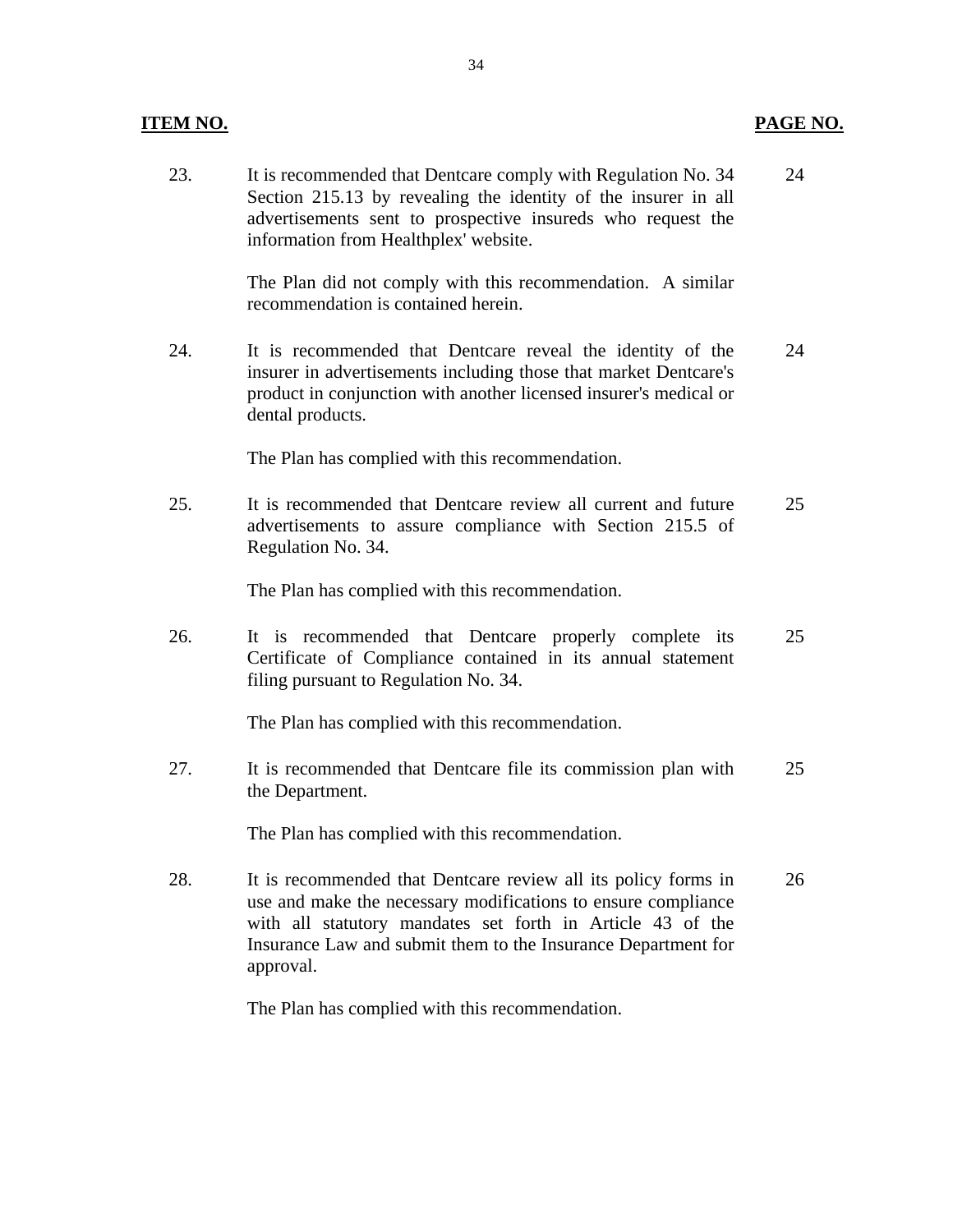29. It is recommended that Dentcare reduce all insurance contracts 27 to writing in accordance with Section 4306 of the New York Insurance Law. It is further recommended that Dentcare submit the aforementioned contracts to the Insurance Department for approval in accordance with Section 4308(a) and 4308(b) of the New York Insurance Law.

The Plan has complied with this recommendation.

30. It is recommended that Dentcare maintain its policy form 27 submissions including the approval letter and stamped approved copy of the policy form for all forms submitted to the Department in accordance with Regulation No. 152.

The Plan has complied with this recommendation.

31. It is again recommended that Dentcare comply with Section 28 4308(a) of the Insurance Law by filing all policy forms with the Department prior to marketing the products.

The Plan has complied with this recommendation.

32. It is recommended that Dentcare comply with Section 3224-a(a) 28 of the New York Insurance Law and pay undisputed claims within forty-five days of receipt.

The Plan has complied with this recommendation.

33. It is recommended that Dentcare record the date that resubmitted 29 claims are received.

The Plan has complied with this recommendation.

34. It is recommended that Dentcare modify its EOBs to conform to 30 Section 3234(b) of the Insurance Law by including the appeal language.

The Plan has complied with this recommendation.

35. It is recommended that Dentcare establish a special 30 investigations unit and file a fraud prevention plan with the Superintendent, pursuant to Section 409 of the New York Insurance Law.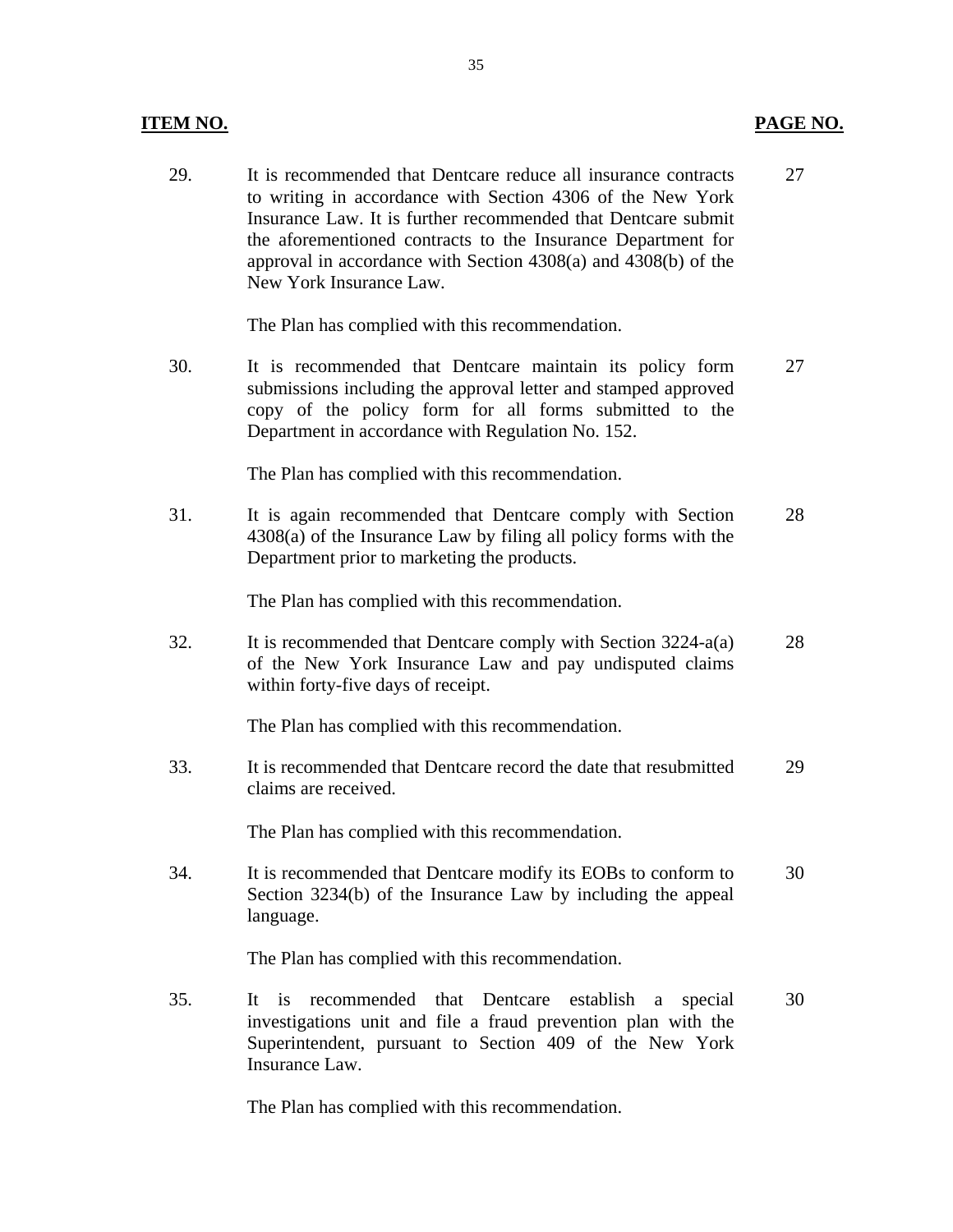### **7. SUMMARY OF COMMENTS AND RECOMMENDATIONS**

#### **ITEM**

#### **PAGE NO.**

5

5

6

8

8

8

#### A. Management and Controls

- i. It is recommended that the Plan comply with the provisions stated in Section 1411(a) of the New York Insurance Law by having its board or appropriate committee authorize or approve all of its investments.
- ii. It is recommended that the Plan establish written investment guidelines to be used when purchasing or disposing of investments.

Subsequent to the examination period, the Plan's board of directors established and approved investment guidelines.

 iii. It is recommended that the Plan comply with Circular Letter No. 9 (1999) by obtaining the required annual certifications.

#### B. Service Agreement

- i. It is recommended that the aforementioned waiver of expenses be referenced in the notes to Dentcare's financial statements.
- ii. It is recommended that Dentcare annually provide the Department with an accounting of total compensation paid to Healthplex for each calendar year and a copy of the compensation calculations received from Healthplex pursuant to Exhibit I of the Service Agreement.
- iii. It is recommended that Dentcare's management perform a detailed analysis of its agreement with Healthplex and consider the solicitation of other entities that can perform the same services as Healthplex. The results of this analysis should be shared with Dentcare's board, and discussions and decisions regarding this matter should be detailed in the minutes of Dentcare's board meeting(s). Further, all documentation provided to the board should be appended to the minutes of the applicable board meetings.

36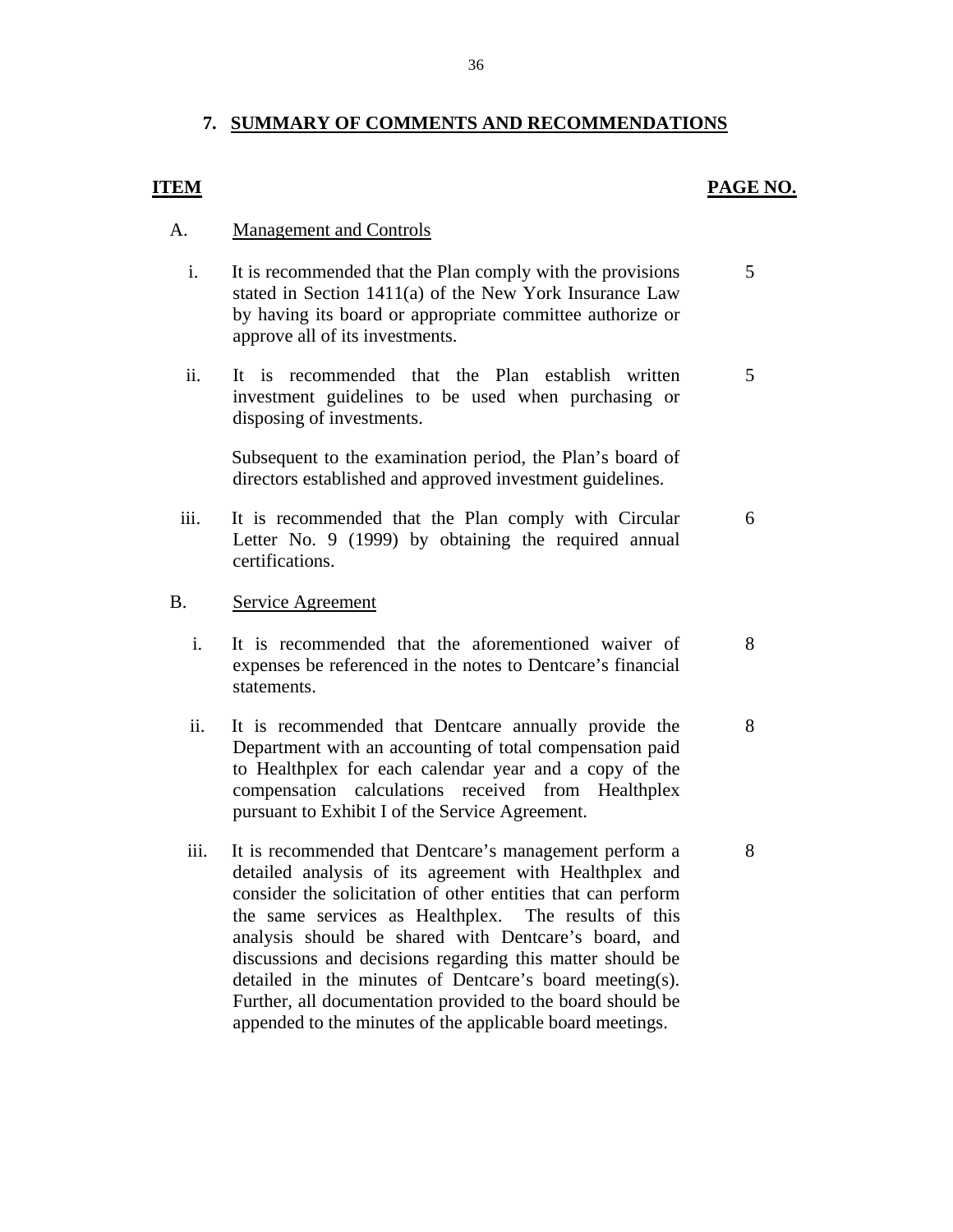#### **ITEM** PAGE NO.

11

### C. Abandoned Property Law

- i. It is recommended that the Plan comply with the requirements of Section 1316 of the New York Abandoned Property Law and file the requisite annual abandoned property reports with the Office of the New York State Comptroller in a timely manner.
- ii. It is also recommended that the Plan annually publish a list of names and last known addresses of persons appearing to be entitled to the abandoned cash amounts, if required under Section 1316 of the New York Abandon Property Law. It is further recommended that the Plan provide proof of such filing with the Office of the State Comptroller, as per the requirements of Section 1316 of the New York Abandoned Property Law. 11

#### D. Accounts and Records

- i. It is recommended that the Plan comply with the amortization methodology required by Paragraph 6 of SSAP No. 26 when calculating the carrying value of its bonds. 12
- ii. It is recommended that the Plan report all premiums receivable over ninety (90) days past due as a non-admitted asset, as required by Paragraph 9(a) of SSAP No. 6. 12
- iii. It is recommended that the Plan exercise due care when preparing its Annual Statements and New York Supplement filings with this Department. 13
- iv. It is recommended that the Plan revise its contract with its independent certified public accountant to include the language as set forth in Section 89.2(b) of Department Regulation 118. 14
- **Instructions** v. It is recommended that Dentcare complete "Part 3 – Analysis of Expenses" of its Underwriting and Investment Exhibit in accordance with the NAIC Annual Statement It is recommended that Dentcare complete "Part 3 – 15<br>Analysis of Expenses" of its Underwriting and Investment<br>Exhibit in accordance with the NAIC Annual Statement<br>Instructions.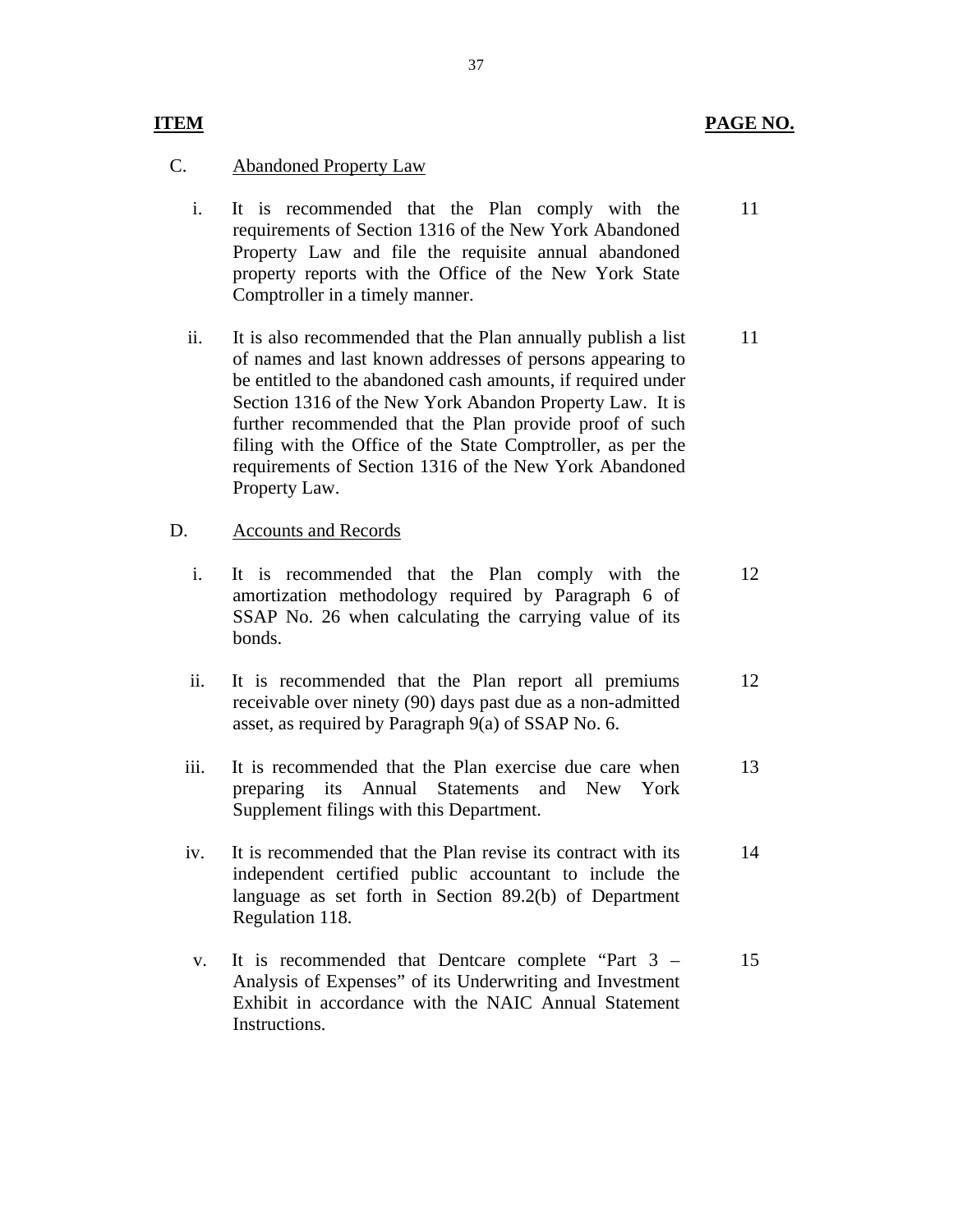#### PAGE NO.

27

28

#### E. Claims Processing

**ITEM** 

- i. It is recommended that the Plan not allow its officers or directors to override contract provisions without due cause and proper approval. It is also recommended that the Plan develop a formal written policy to address such instances. 23
- ii. It is further recommended that the Plan recoup the amount of \$2,485 from the policyholder, with interest. 23

#### F. Explanation of Benefits Statements

- i. It is recommended that the Plan comply with the requirements of Section 3234(b)(5) of the New York Insurance Law, by clearly detailing the subscribers' financial responsibility on their explanation of benefits statements. 25
- ii. It is recommended that the Plan provide a clause, in a conspicuous location on its explanation of benefits statements and related correspondence, stating that, Dentcare has contracted with Healthplex to act as its administrator (of your dental plan) and that Healthplex processes requests for services and payment of claims for certain dental procedures. 25

#### G. **Underwriting, Rating and Issuance of Policy Forms**

It is recommended that Dentcare comply with the requirements of Section  $3221(a)(6)$  of the New York Insurance Law and make the amendments necessary to bring consistency to its Group Application Form and its Certificate of Insurance Booklet.

Subsequent to the examination date, on November 21, 2006, Dentcare submitted a revised group contract to the New York Insurance Department for approval to make this document consistent with the Certificate of Insurance.

#### H. Out-of-Network Reimbursement Option

It is recommended that the Plan revise the wording in its Group Benefit Policy page to clearly reflect that subscribers are responsible for any additional costs above the Plan's maximum allowance to out-of-network providers.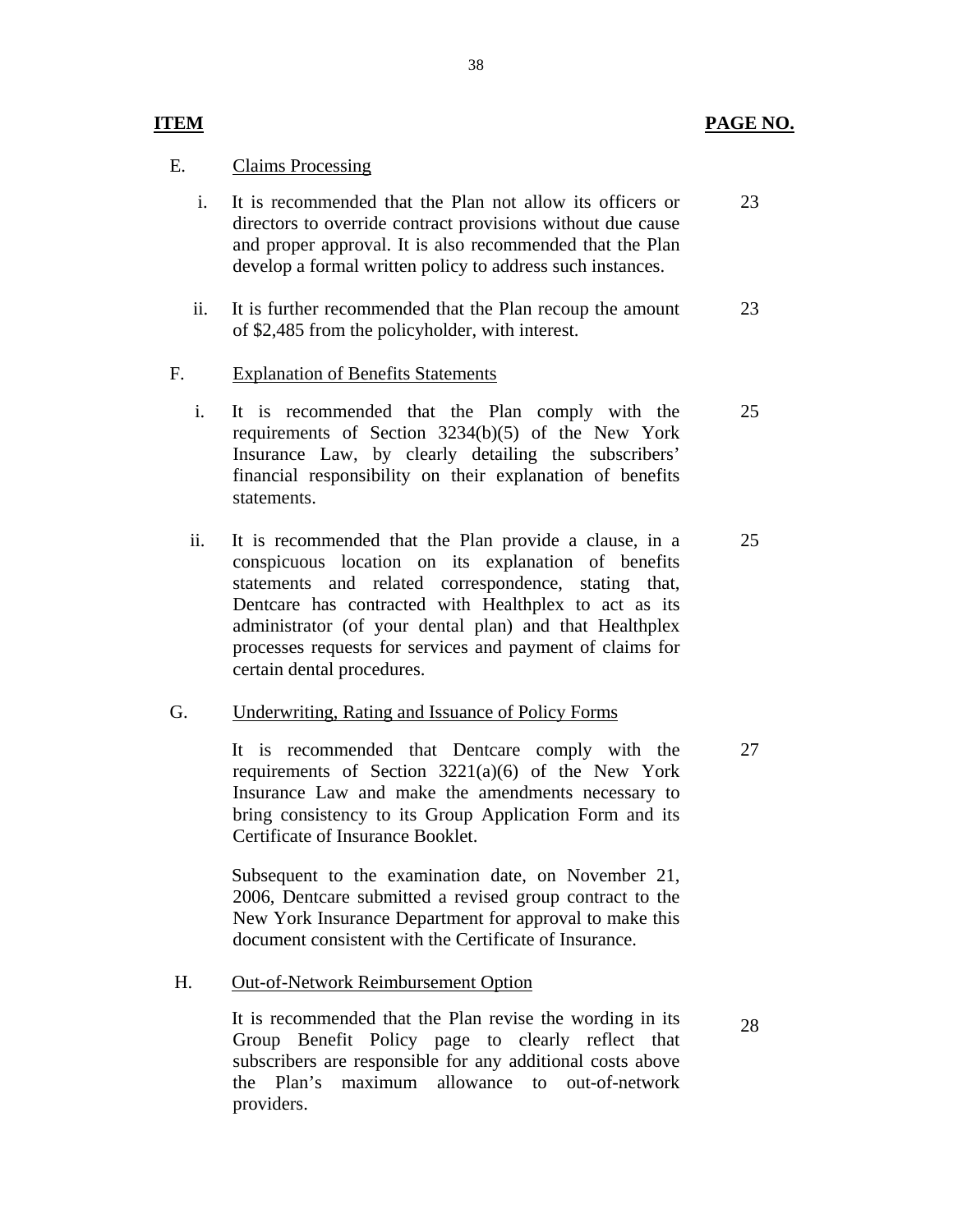#### I. **Advertising**

It is recommended that the Plan comply with the requirements of Section 215.13(a) of Department Regulation No. 34 by clearly noting the name of the entity providing the healthcare coverage, as well as the nature of the affiliation of Dentcare and Healthplex in all applicable advertisements and other communications.

39

 J. Record Retention

> It is recommended that Dentcare establish a record retention policy in compliance with Section 243.2(b)(1) of Department Regulation No. 152 and maintain all of its grievance files for a minimum of six years.

Subsequent to the examination period, Dentcare amended its policy to maintain its grievance files for a period of ten (10) years.

**ITEM** 

29